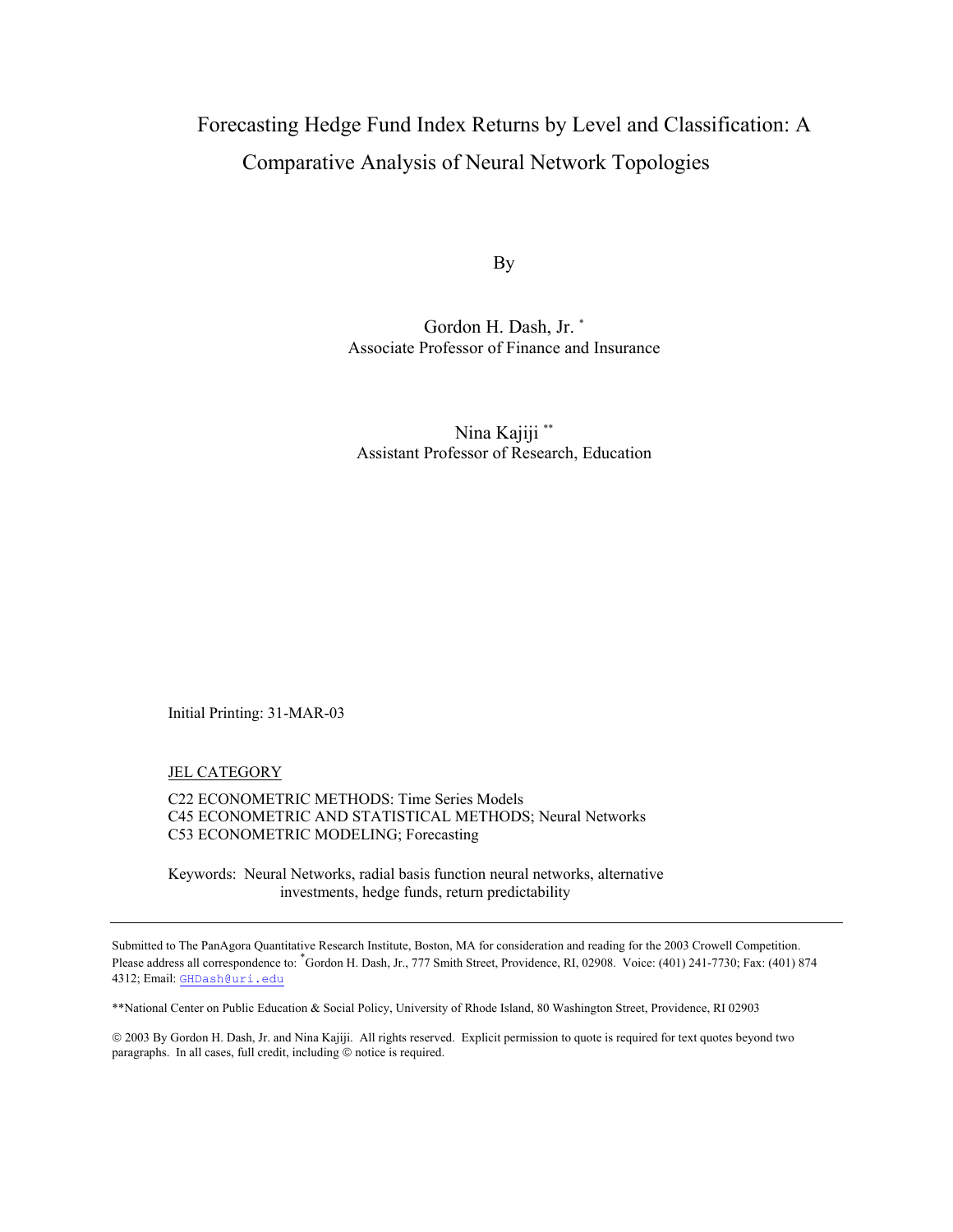### **Abstract**

Over the recent past, stylized facts have not yielded a synthesis regarding the predictability of returns for alternative investment assets such as hedge funds. Recent studies on alternative asset return predictability have added to the ambiguity. These studies suggest that classification prediction methods may dominate more traditional return-level prediction methodology. This paper examines the predictive accuracy of three alternate radial basis function neural networks when applied to the returns of thirteen Credit Swiss First Boston/Tremont (CSFB) hedge fund indices. We provide evidence that the Kajiji-4 RBF neural network dominates within the RBF topology in the prediction of hedge fund returns by both level and classification. The results also show that the Kajiji-4 method is capable of near perfect directional prediction.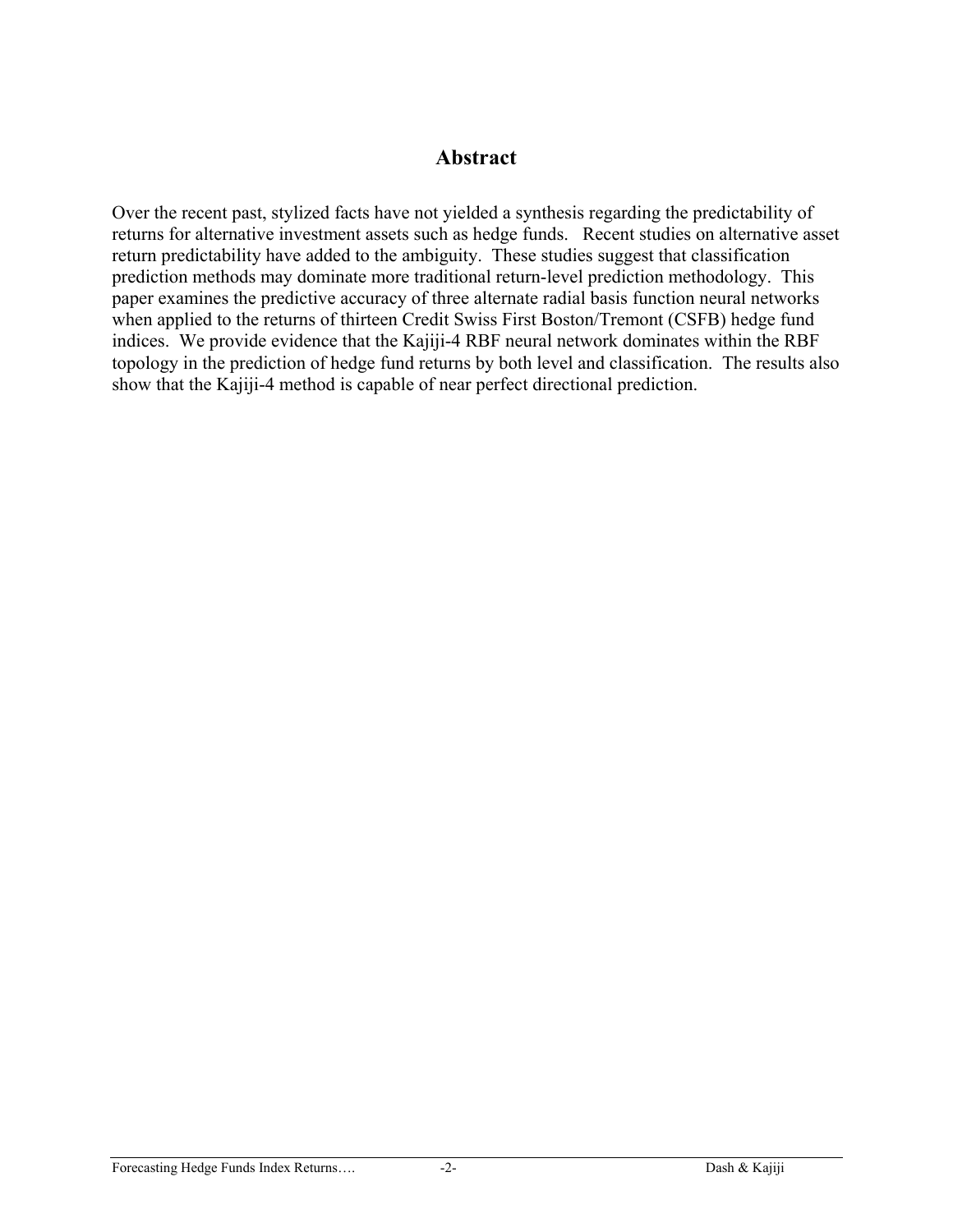# Forecasting Hedge Fund Index Returns by Level and Classification: A Comparative Analysis of Neural Network Topologies

## I. Introduction

Whether the investor's objective is to trade direction or maximize trading returns in a particular market, an optimal trading rule is necessary if the investor is to form an expectation of the future return. Recent comparisons of alternative return prediction methodologies offer a mixed view as to the comparative accuracy of classification methods versus return-level prediction approaches. Unlike return-level forecasts that attempt to predict a future return level, classification-based methods focus on the direction of the expected movement. However, the value of future return predictions depends solely upon the efficacy of the forecasting method. The determination of which prediction methodology is a preferred has been subjected to a meaningful debate. So far, this debate has yielded support for methods that predict return levels of associated capital market instruments.

In a recent study on the predictability of three international capital market indices, Leung, et. al. (2000) present findings that challenge the contemporary view supporting the dominance of return-level prediction over classification prediction methods. Leung reported that classificationbased prediction dominates return-level methods in the number of times a predicted observation was consistent with its actual outcome. Additionally, a threshold trading rule simulation found greater wealth creation from trading activity to be associated with a classification based approach. The probabilistic classification methods examined by Leung included linear discriminant analysis, logit- and probit-modeling along with a probabilistic neural network (PNN). The return-level forecasting methods were exponential smoothing, multivariate transfer function (ARIMA), vector autoregression with Kalman filter, and multilayered feedforward neural network (MLFN). In a comparison of predictive strength, Leung concludes that the artificial neural network architecture (MLFN) achieved superior within class performance.

If, as these findings report, that classification methods dominate traditional return-level forecasting strategies this would certainly provide an interesting challenge to some of the earliest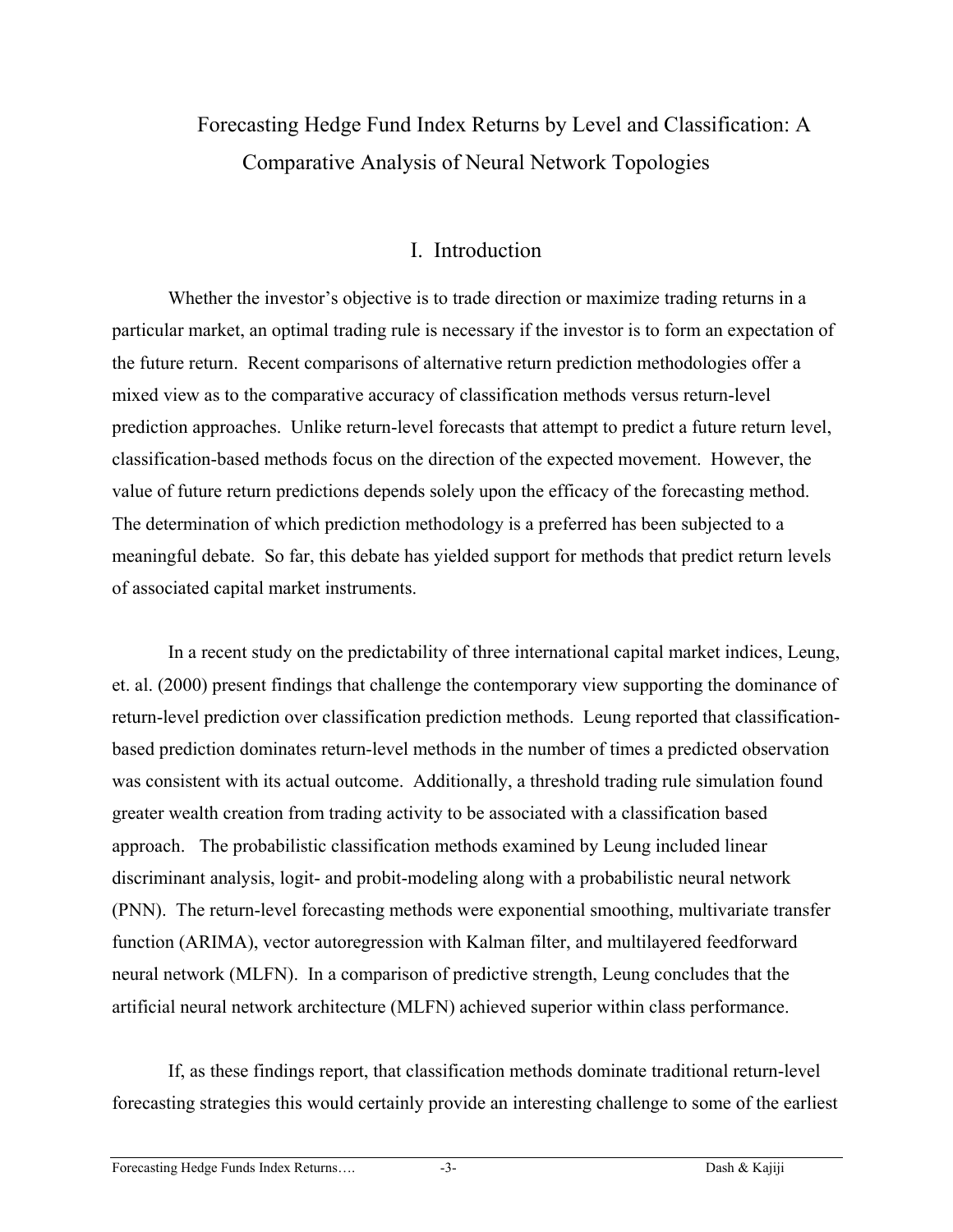and most influential findings on predicting asset class returns as observed in the U.S. and international markets (see, for example, Keim and Stambaugh (1986), Campbell and Shiller (1989), Fama and French (1989), Ferson and Harvey (1991), Barberis (2000), Harasty and Roulet (2000), and Lynch (2000)). We note, however, that the Leung analysis is based upon a software product (ThinkPro computer package) for which there is no active Internet site nor any other published academic evaluations. The absence of a comparative reference does not permit a certification of the modeling software nor does it help to position the efficiency of the ThinkPro computer package against more recognized ANN applications.<sup>[1](#page-3-0)</sup>

The purpose of this study is twofold. First, it is to reexamine and reconcile the findings on alternative hedge fund returns prediction provided by Leung on the one hand and Amenc, et. al. (2002) on the other. Second, it is to extend the modeling of hedge fund indexes by applying the Kajiji-4 RBF ANN to the Credit Swiss First Boston/Tremont (CSFB/T) family of hedge fund index returns. The nonparametric Kajiji-4 RBF ANN algorithm has proven to be an efficient and dominant algorithmic tool when compared against the GARCH framework and a broad range of alternative ANN topologies. For example, in a direct comparison to both the generalized regression and backpropagation ANN algorithmic structures, Dash et. al. (2003) demonstrate the method's dominance when modeling high frequency volatility. Elsewhere, Dash and Kajiji (2002) provide additional evidence of algorithmic dominance in a comparison of the Kajiji-4 method against well-known RBF ANNs in an application of 1-hour FX volatility.

The paper proceeds as follows. Section 2 of the paper presents a discussion of the multivariate statistical method used to uncover and update existing findings regarding the predictability of hedge fund returns. Section 3 of the paper identifies the comparative RBF topologies that are tested for efficient prediction of the hedge fund returns. Results of the prediction experiment are presented in section 5. The paper concludes with a summary and conclusion in section 6.

 $\overline{a}$ 

<span id="page-3-0"></span><sup>&</sup>lt;sup>1</sup> See Balci (2001) for an analytical framework for certifying modeling and simulation software applications. Also, for contemporary issues related to software compactness see Debray, et al (2000), Fraser and Wendt (1986), Hanson (1983), Lindvall, et.al (2003), Dyba (2000), Sheldon and Greiner (1999), and Mayrand, et.al (2000).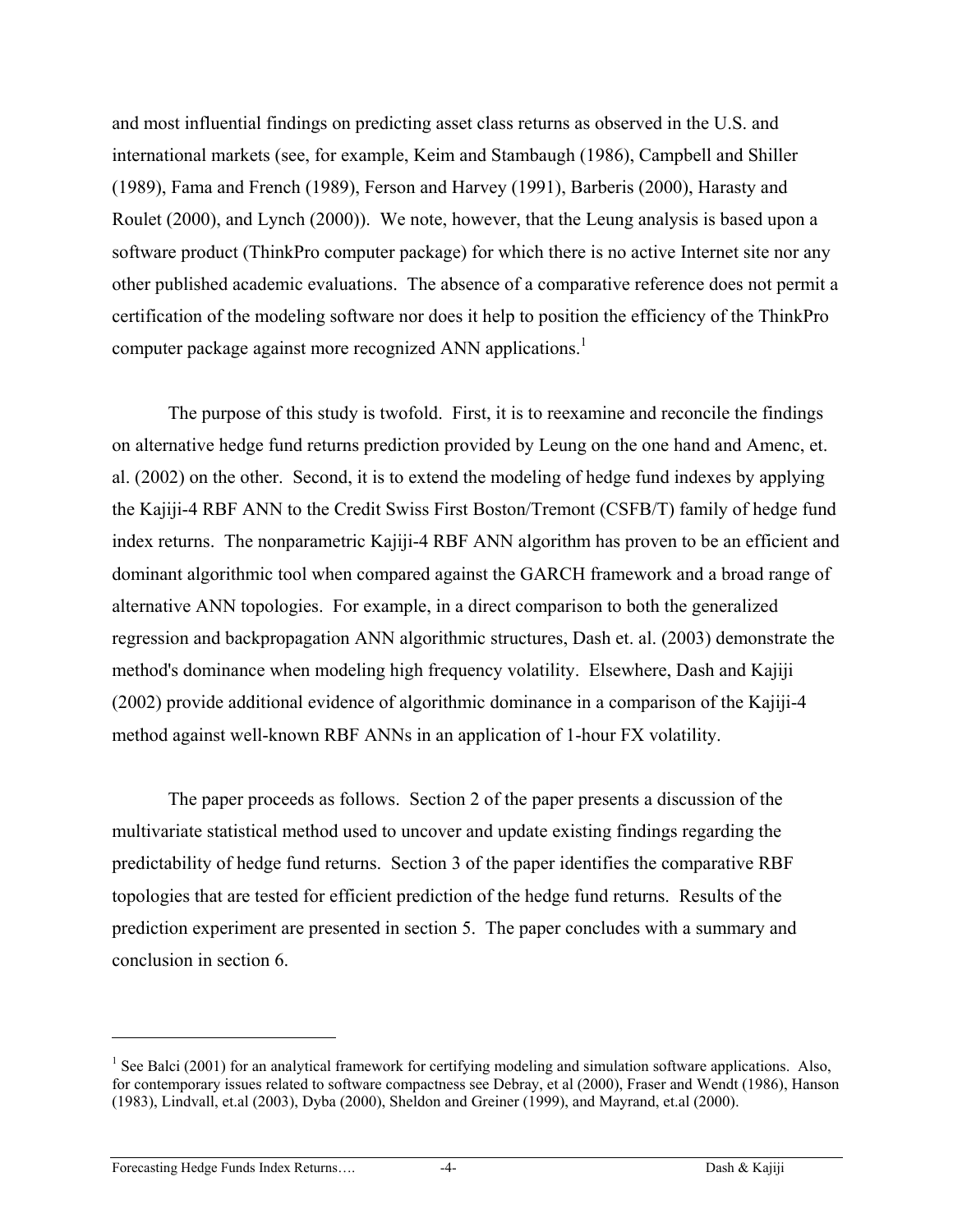### 2. The Structure of Hedge Fund Returns

Exposition guidelines lead us to center the analysis on two of the thirteen hedge funds within the CSFB/T group. Throughout the paper we refer to the Dedicated Short Bias fund and the Equity Market Neutral fund as the focus indices. They are chosen for this role based on the level of their relative volatility (coefficient of variation). For the time period of this study, the Dedicated short bias is the most volatile of the indexes and the Equity Market Neutral index is the least volatile within the group.

#### 2.1 Data

The data for this analysis consists of 108 monthly return observations from January 1994 to December 2002 on the group of hedge fund indexes published by CSFB/T. The 13 CSFB/T hedge fund indices range from a high volatility style (Dedicated Short Bias) to a much lower volatility style (Equity Market Neutral). Detailed descriptive characteristics of the fund indexes are reported in Amenc (2002). Performance characteristics on the CSFB/T indexes are provided by Lhabitant (July 2002). Because one of our objectives here is to model returns by tactical style for the purpose of obtaining accurate predictions, we augment the previously presented statistical findings on returns symmetry. The added information is necessary to fully achieve our objective, which is to compare performance differences among the alternative RBF topologies on a small monthly returns database.

### 2.2 Hedge Fund Returns

Figure 1 displays a scatter diagram of the returns for the two focus hedge funds. This display is complemented by the descriptive statistics as presented in table 1. This table is designed to assist in the assessment or returns symmetry. To that end, both a skewness and kurtosis measure are presented. Additionally, the table presents the results of applying the small sample Shapiro-Wilk test for normality.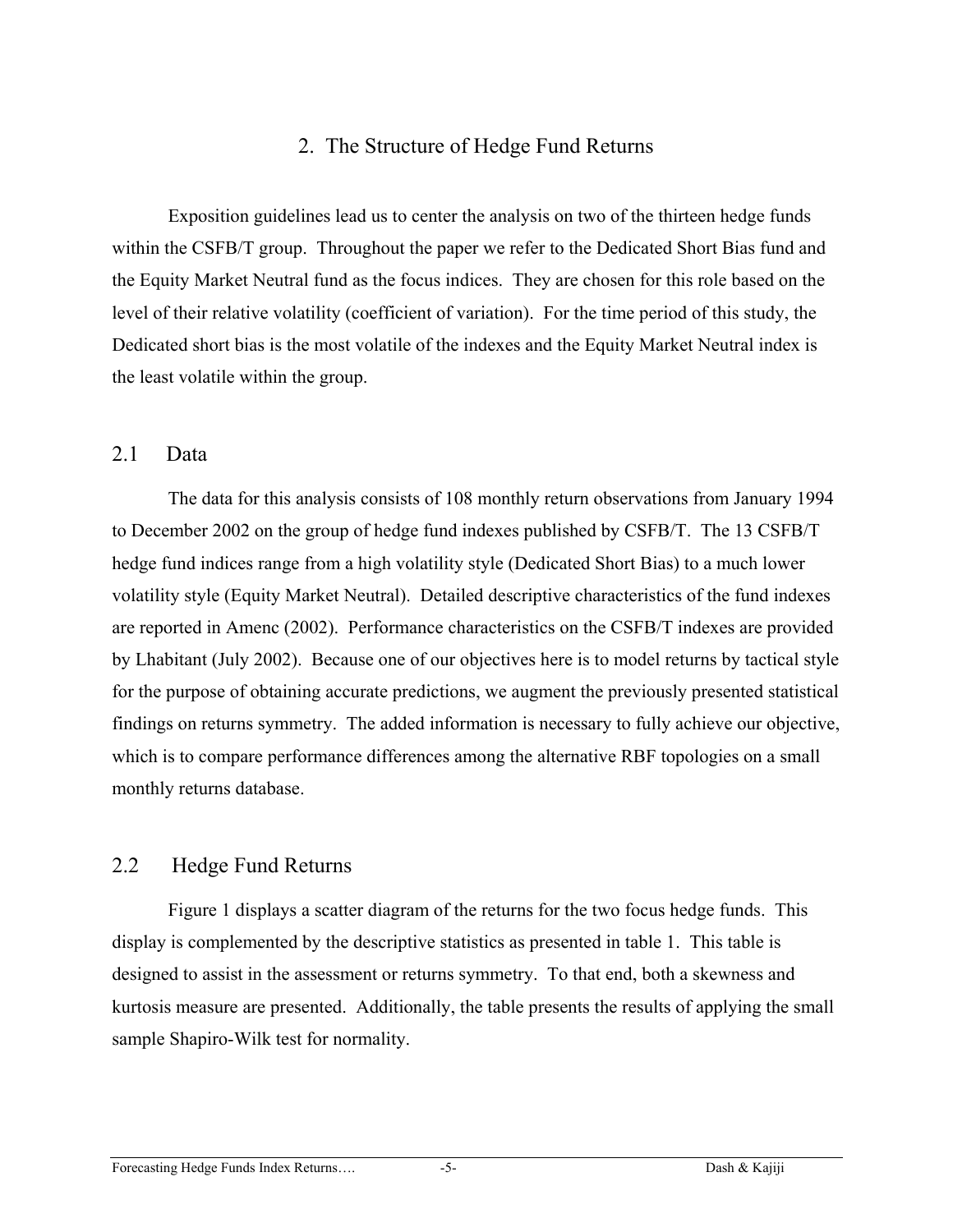Figure 1: Scatter Diagram of DED Short Bias v/s Equity Market Neutral Fund



In a manner that is consistent with prior findings we a test the Gaussian properties of the index returns (see, Fung and Hsieh (1999) and Kat and Lu (2002) for detailed reviews on hedge fund Gaussanity). The reported *p*-values extracted from the application of the Shapiro-Wilk test support the conventional wisdom that hedge fund returns are not characteristic of a normal distribution. Additionally, we find strong and significant evidence that the CSFB/T returns are leptokurtic (fat-tailed). Specifically, we find only one fund (Equity Market Neutral) with a kurtosis measure that is close to zero (-0,006). Interestingly, the skewness measure for this one index is also very small and positive (we expected a negative value). However, this finding cannot be generalized to seven of the thirteen indexes. Within this subgroup of seven indexes, the kurtosis measure is measurably different from zero and, in some cases, quite high. At the low end in this group is the Emerging Markets index with a kurtosis value of 2.999. The Event Driven index tops this subgroup with a measure of 20.153. The returns distributions for this group all display negative skewness coefficients. This leads us to conclude that the distributions within this subgroup are asymmetrical. Asymmetries are further evidenced within the subgroup by the negative skewness coefficients. The implication for the risk-averse investor is not a promising one. That is, these findings suggest the potential for extreme negative returns; a finding that negates the application of traditional mean-variance diversification. As we look ahead to the forecasting simulation, it will be interesting to focus on the ability of the various algorithmic methods to treat the observable asymmetries.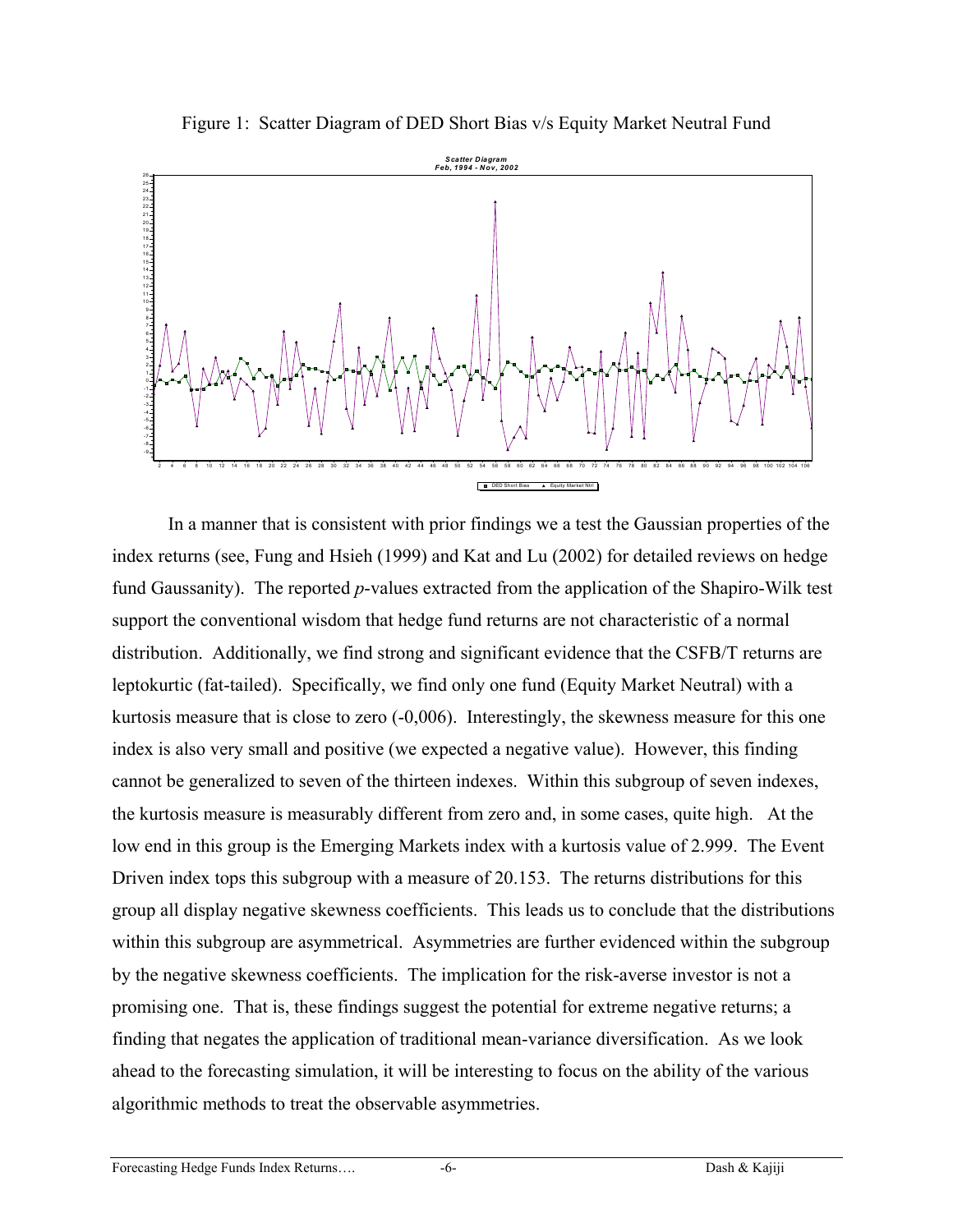|                               | Mean  | Standard  | rable 1. Descriptive blansites<br>Variance | <b>CV</b> | Skewness | Kurtosis | W:Normal <sup>*</sup> |
|-------------------------------|-------|-----------|--------------------------------------------|-----------|----------|----------|-----------------------|
|                               |       | Deviation |                                            |           |          |          |                       |
| CSFB/T Hedge Fund Index       | 0.879 | 2.569     | 6.599                                      | 2.924     | 0.110    | 1.238    | 0.889                 |
| Convertible Arbitrage         | 0.825 | 1.405     | 1.973                                      | 1.704     | $-1.602$ | 3.877    | 0.826                 |
| <b>Dedicated Short Bias</b>   | 0.203 | 5.310     | 28.201                                     | 26.177    | 0.825    | 1.819    | 0.802                 |
| <b>Emerging Markets</b>       | 0.547 | 5.361     | 28.739                                     | 9.795     | $-0.477$ | 2.999    | 0.895                 |
| <b>Equity Market Neutral</b>  | 0.882 | 0.922     | 0.849                                      | 1.045     | 0.126    | $-0.006$ | 0.919                 |
| <b>Event Driven</b>           | 0.851 | 1.813     | 3.288                                      | 2.132     | $-3.272$ | 20.153   | 0.773                 |
| Distressed                    | 0.983 | 2.092     | 4.375                                      | 2.127     | $-2.609$ | 14.281   | 0.821                 |
| E.D. Multi Strategy           | 0.783 | 1.919     | 3.684                                      | 2.452     | $-2.499$ | 14.522   | 0.807                 |
| Risk Arbitrage                | 0.680 | 1.326     | 1.758                                      | 1.949     | $-1.345$ | 5.775    | 0.874                 |
| <b>Fixed Income Arbitrage</b> | 0.547 | 1.184     | 1.402                                      | 2.165     | $-3.155$ | 14.930   | 0.734                 |
| Global Macro                  | 1.172 | 3.668     | 13.453                                     | 3.129     | $-0.018$ | 1.459    | 0.907                 |
| Long / Short                  | 0.973 | 3.325     | 11.055                                     | 3.417     | 0.236    | 2.717    | 0.859                 |
| <b>Managed Futures</b>        | 0.571 | 3.463     | 11.993                                     | 6.062     | 0.042    | 0.743    | 0.913                 |

Table 1. Descriptive Statistics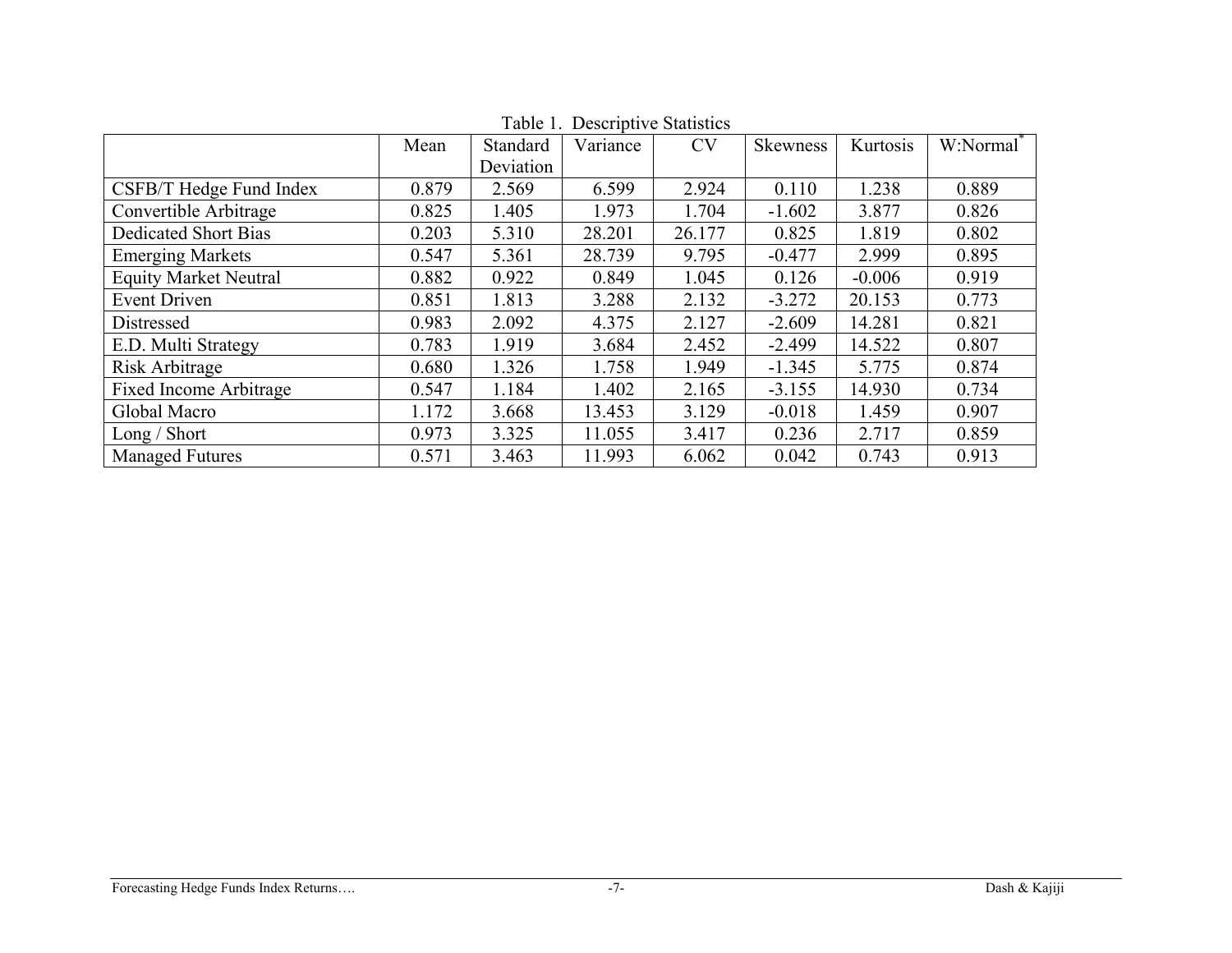### 2.3 Hedge Fund Predictors

To parsimoniously capture the covariance structure of the hedge fund returns with recognizable predictor variables, we follow the APT encompassing approach of Han (2002). In the absence of daily (or greater) observations over a sufficiently long horizon we are not able to invoke a dynamic factor multivariate stochastic volatility test. Our reliance on monthly data also rules out the ability to invoke the Bollerslev (1986) multivariate GARCH model or the multivariate stochastic volatility of Chib, et. al. (2001). Therefore, we proceed by first identifying the commonly used predictor variables in forecasting and modeling returns by ANN methods. Next, we employ factor analytic methods to reduce the collinear structure of these subjectively chosen predictor variables.

### 2.3.1 Predictor Variables

The selection of predictor variables for ANN models remains an elusive science. Since an objective of this paper is to re-examine earlier prediction efforts, we adapt the choice of predictor variables from Leung, et. al. (2000) and Amenc (2002). The variable(s) used to proxy each dimension is listed below the dimension identifier in table 2. It is well known that many of the predictor proxies listed below exhibit collinear structure. Unless specifically adapted, ANN algorithms require predictor variables to maintain statistical independence. Some ANN methods, like the Kajiji-4 algorithm, resolve collinearity. Nevertheless, where possible statistical independence is desired. As an alternative to exhaustive testing of alternative model specifications, we employ multivariate principal component analysis (PCA) with Varimax rotation to reduce dimensionality and to uncover the latent uncorrelated factor structure among the economic proxies.

### 2.3.2 Varimax Rotation

The results of applying the Varimax rotational technique to the predictor variables are presented in table 3. The factor analysis results produced six factors with eigenvalues of at least 1.0. These factors explain slightly more than 76 percent of the total variation in the predictor variables.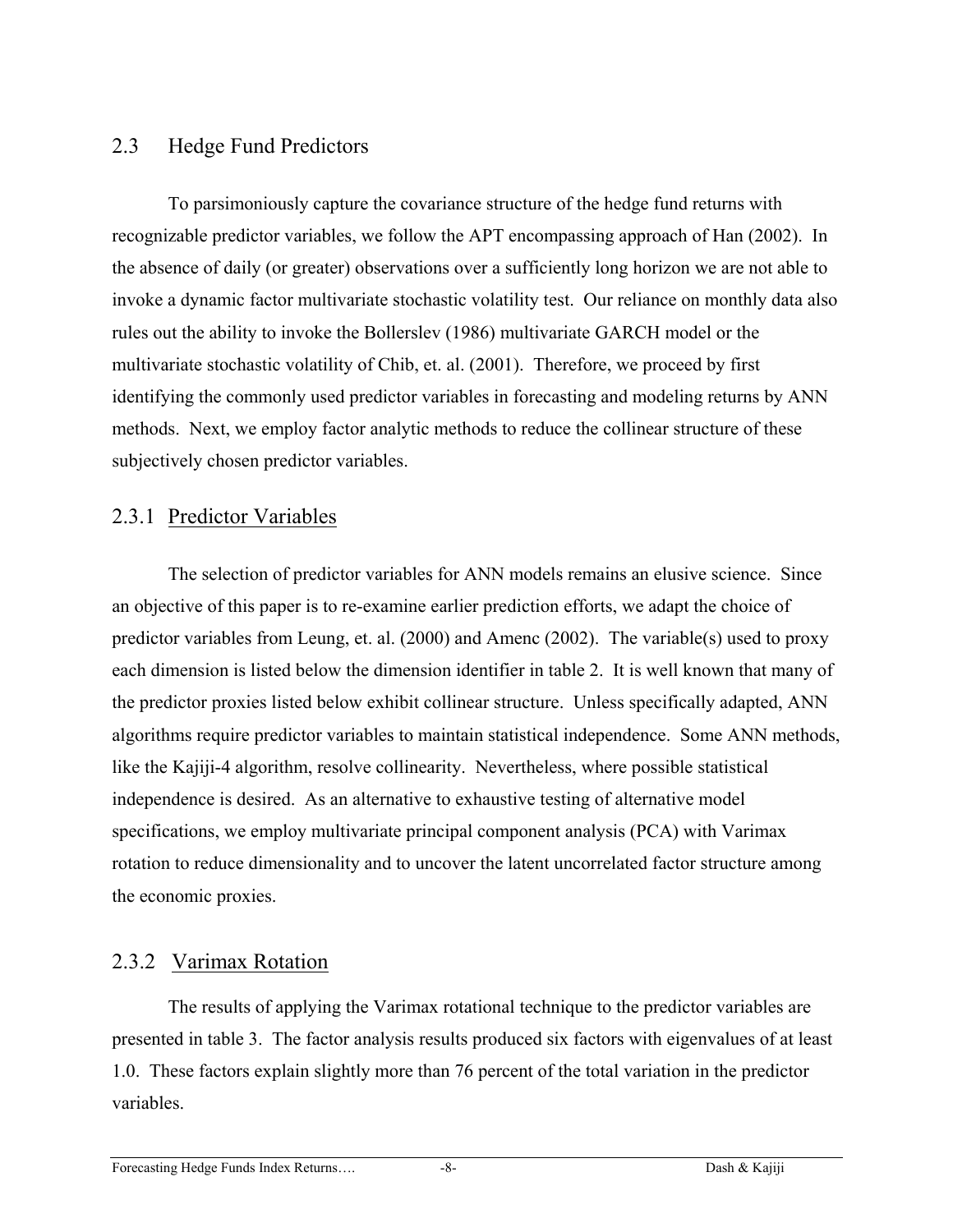| <b>Economic Dimension</b>    | Pneumonic(s)        | Proxy-a                                      | Proxy-b                                    |
|------------------------------|---------------------|----------------------------------------------|--------------------------------------------|
| <b>Short Term Interest</b>   | 3TBYld; 1D3TBYld    | Yield on the 3-month T-bill rate for the US  | First difference of yield on 3-month US T- |
| <b>Rates</b>                 |                     |                                              | bill rate                                  |
| <b>Long Term Interest</b>    | 1D20TB              | First difference of the 20 year government   |                                            |
| <b>Rates</b>                 |                     | bond rate for the US                         |                                            |
| <b>Consumer Price Index</b>  | 1DCPI               | First difference US CPI                      |                                            |
| (CPI)                        |                     |                                              |                                            |
| <b>Industrial Production</b> | 1DIP                | First difference of US industrial production |                                            |
| Level                        |                     | index                                        |                                            |
| <b>Dividend Yield</b>        | S&PdivYld           | Dividend yield on the S&P stocks             |                                            |
| <b>Default Spread</b>        | <b>MBaaMAAA</b>     | Difference between the yield on Moody's      |                                            |
|                              |                     | long term Baa bonds and the yield on         |                                            |
|                              |                     | Moody's long term AAA bonds                  |                                            |
| <b>Term Spread</b>           | 10TB-3TB            | Difference between the yield on 10-year T-   |                                            |
|                              |                     | bond and 3-month T-bill                      |                                            |
| <b>Implicit Volatility</b>   | $\Delta \text{VIX}$ | Change in the average intra-month values of  |                                            |
|                              |                     | the VIX                                      |                                            |
| <b>Market Volume</b>         | <b>ANYSE</b>        | Change in the market value on the NYSE       |                                            |
| <b>Events</b>                | MLHBF; MLHBFCC      | Merrill Lynch High Yield Bond Fund           | Log-differenced returns on the Merrill     |
|                              |                     |                                              | Lynch High Yield Bond Fund                 |
| <b>Oil Price</b>             | WTXOIL; WTXOILlag   | Average price of west Texas intermediate     | Lag price of west Texas intermediate crude |
|                              |                     | crude                                        |                                            |
| <b>US Equity Factor</b>      | S&PlagCC S&PCC      | One period lag of the log-differenced        | Log-differenced returns of the S&P500      |
|                              |                     | returns of the S&P500 Index.                 | Index                                      |
| <b>World Equity Factor</b>   | <b>MSCIlagCC</b>    | Log-differenced returns on the MSCI World    |                                            |
|                              |                     | Index excluding US                           |                                            |
| <b>Currency Factor</b>       | <b>IDCRB; USDTW</b> | First difference in the Bridge Commodity     | Trade-weighted Exchange Value of USD       |
|                              |                     | Research Bureau Currencies Index             |                                            |
| <b>Futures Index</b>         | CRBF; 1DCRBF        | <b>CRB</b> Futures Index                     | First difference CRB Futures Index         |

## Table 2. Contemporary Predictor Variables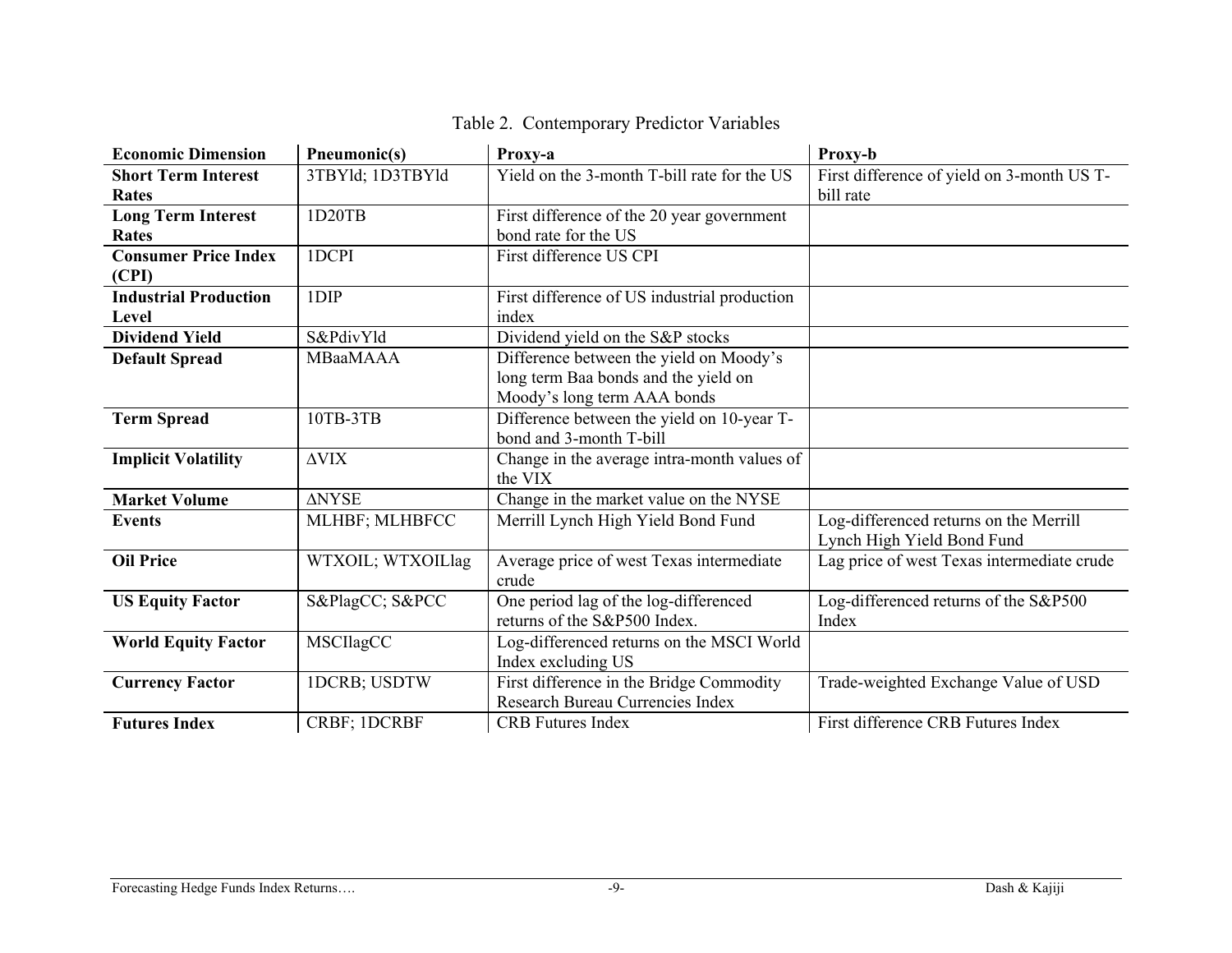|                      | Factor 1 | Factor 2 | Factor 3 | Factor 4 | Factor 5 | Factor 6 | Factor 7 | Factor 8                 | Row % |
|----------------------|----------|----------|----------|----------|----------|----------|----------|--------------------------|-------|
| <b>MLHBF</b>         | $-0.946$ |          |          |          |          |          |          |                          | 0.949 |
| S&PdivYld            | 0.928    |          |          |          |          |          |          |                          | 0.967 |
| <b>USDTW</b>         | $-0.834$ |          |          |          |          |          |          |                          | 0.902 |
| <b>CRBF</b>          | 0.805    |          |          |          |          |          |          |                          | 0.800 |
| MBaaMAAA             | $-0.466$ | 0.744    |          |          |          |          |          |                          | 0.821 |
| 1D3TBYld             |          |          |          |          |          | $-0.660$ |          | $\overline{\phantom{a}}$ | 0.630 |
| 3TBYld               |          | $-0.907$ |          |          |          |          |          |                          | 0.931 |
| 10TB-3TB             |          | 0.886    |          |          |          |          |          |                          | 0.887 |
| WTXOILlag            |          |          |          | $-0.915$ |          |          |          |                          | 0.927 |
| <b>WTXOIL</b>        |          |          |          | $-0.940$ |          |          |          |                          | 0.955 |
| 1DCRBF               |          |          |          |          |          |          |          | 0.495                    | 0.637 |
| 1DCRB                |          |          |          |          |          | 0.522    |          |                          | 0.545 |
| <b>MLHBFCC</b>       |          |          |          |          | 0.864    |          |          |                          | 0.827 |
| S&PCC                |          |          | 0.936    |          |          |          |          |                          | 0.923 |
| $\Delta \text{VIX}$  |          |          | $-0.558$ |          | $-0.595$ |          |          |                          | 0.800 |
| MSCIlagCC            |          |          | 0.951    |          |          |          |          |                          | 0.944 |
| 1DCPI                |          |          |          |          |          |          | 0.804    |                          | 0.822 |
| 1D20TB               |          |          |          |          |          | $-0.773$ |          |                          | 0.663 |
| S&PlagCC             |          |          |          |          | 0.833    |          |          |                          | 0.789 |
| $\Delta \text{NYSE}$ |          |          |          |          |          |          | 0.745    |                          | 0.773 |
| $1$ DIP              |          |          |          |          |          |          |          | 0.837                    | 0.755 |
| Eigenvalue           | 3.716    | 2.600    | 2.407    | 2.345    | 2.047    | 1.501    | 1.378    | 1.251                    |       |
| Cum%VarExp           | 0.177    | 0.301    | 0.415    | 0.527    | 0.625    | 0.696    | 0.762    | 0.821                    |       |

Table 3: Varimax Rotated Factor Loading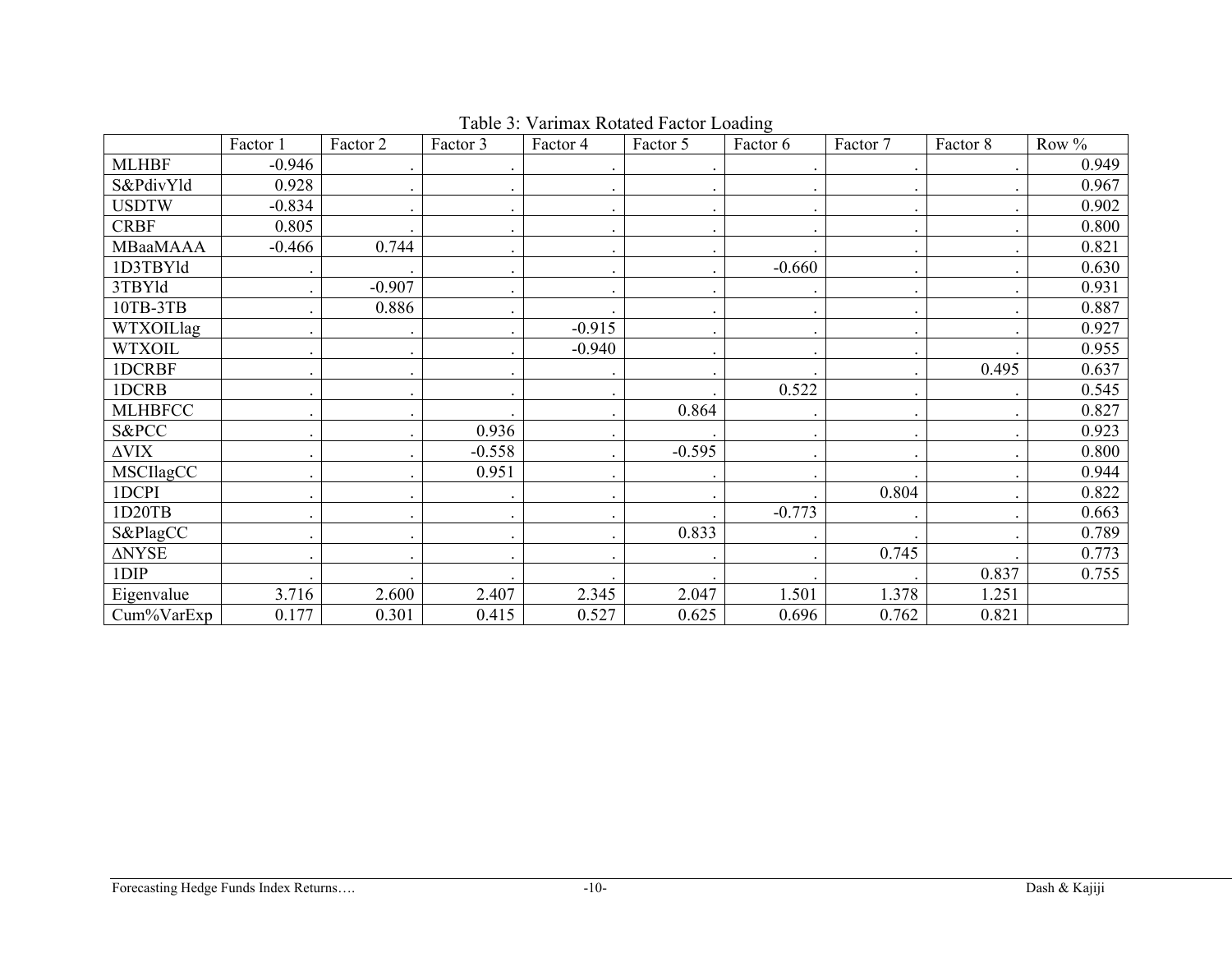### 2.3.3 Latent Factor Descriptions

The latent factor dimensions are subjectively classified and presented in table 4.

|                | Factor   Domain Characteristic                                            |
|----------------|---------------------------------------------------------------------------|
| F1             | Yields on Equity and Risky Bonds with Currency and Futures Effects        |
| F2             | Default and Term Spread with Inverse 3-Tbill Effect                       |
| F <sub>3</sub> | Continuously compounded returns on domestic and world Equity markets with |
|                | inverse effects of VIX                                                    |
| F <sub>4</sub> | Oil                                                                       |
| F5             | Continuously compounded returns on high yield bonds with lagged equity    |
|                | returns and inverse VIX                                                   |
| F <sub>6</sub> | First Differenced 20-year Tbond and 3-Tbill with inverse on differenced   |
|                | currency effect                                                           |
| F7             | Effect of CPI and change in domestic market volume                        |
| F <sub>8</sub> | Change in industrial production                                           |

Table 4: Latent Factor Classification

### 2.3.4 Factor Scores

Based on the extracted factors, we compute factor scores of each subject as a means of reducing the predictor variables down to six latent variables that correspond to the rotated domains. We follow the method of Thomson (1951). If  $f_r$  is the score of the  $r<sup>th</sup>$  factor corresponding to a response of **x**, then we estimate  $f_r$  by a linear combination of the  $x_i$ :

$$
\hat{f}_r = a_r x
$$
. We choose  $a_r$  such that  $E\left[\left(\hat{f}_r - f_r\right)^2\right]$  is minimized. In vector notation

 $f' = (f_1, ..., f_k)$ , and the solution is estimated by:

$$
\widehat{F} = \widehat{\Lambda}^{\dagger} \widehat{\Sigma} x, \tag{1}
$$

where  $\Lambda$  is the factor loading matrix,  $\Sigma$  the covariance matrix, and x the original data matrix. From each set of responses *x* we obtain the vector of factor scores *f*.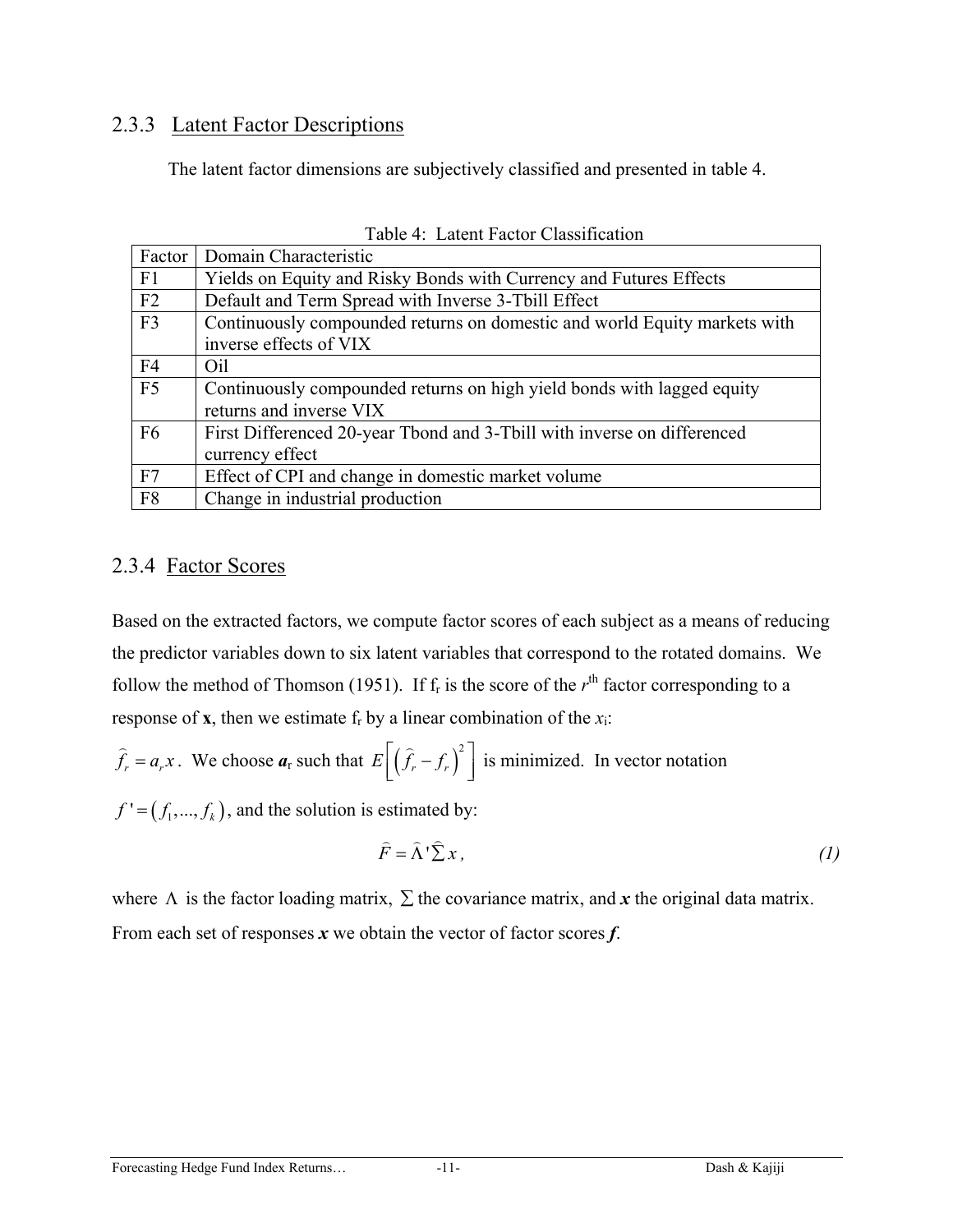#### 3. The Kajiji-4 Benchmark Radial Basis Function

In this section we present the methodology supporting the use of the Kajiji-4 RBF as the control neural network against which the alternate neural network topologies are tested. Within the radial basis function class of neural networks we explicitly consider the RBF algorithms produced by StatSoft  $(2001)$  $(2001)$  $(2001)$  and SPSS  $(2001)$ .<sup>2</sup>

The optimal weighting values used within the RBF network are generally extracted by applying a supervised least-squares method to a subset of the data series (the training set). The supervised learning function is stated as,

$$
y = f(x) \tag{2}
$$

where, y the output vector is a function of x the input vector with n number of inputs. Alternatively, the supervised learning function can be restated as the following linear model,

$$
f(x_i) = \sum_{j=1}^{m} w_j h_j(x)
$$
 (3)

where, *m* is the number of basis functions (centers), *h* is the hidden units, *w* is the weight vectors, and  $i = 1..k$  output vectors (target variables). The flexibility of  $f(x)$  and its ability to model many different functions is inherited from the freedom to choose different values for the weights. Then applying the least-squares principle is similar to minimizing the sum of squared errors as represented by:

$$
SSE = \sum_{i=1}^{p} (\hat{y}_i - f(x_i))^2
$$
 (4)

Kajiji (2001) presents the RBF mapping function as a modified Tikhonov regularization equation (1977). Tikhonov regularization adds a weight decay parameter to the error function to

Forecasting Hedge Fund Index Returns… -12- Dash & Kajiji

1

<span id="page-11-0"></span> $2^{2}$  Dash and Kajiji (2002) report seriously inconsistent performance characteristics for the Matlab RBF ANN. In addition to excessively long computation times vis-à-vis alternative RBF implementations, the Matlab RBF method was also prone to numerical under- and over-flow conditions that failed the program. These reasons forces us to defer including Matlab in this test of numerical efficiency.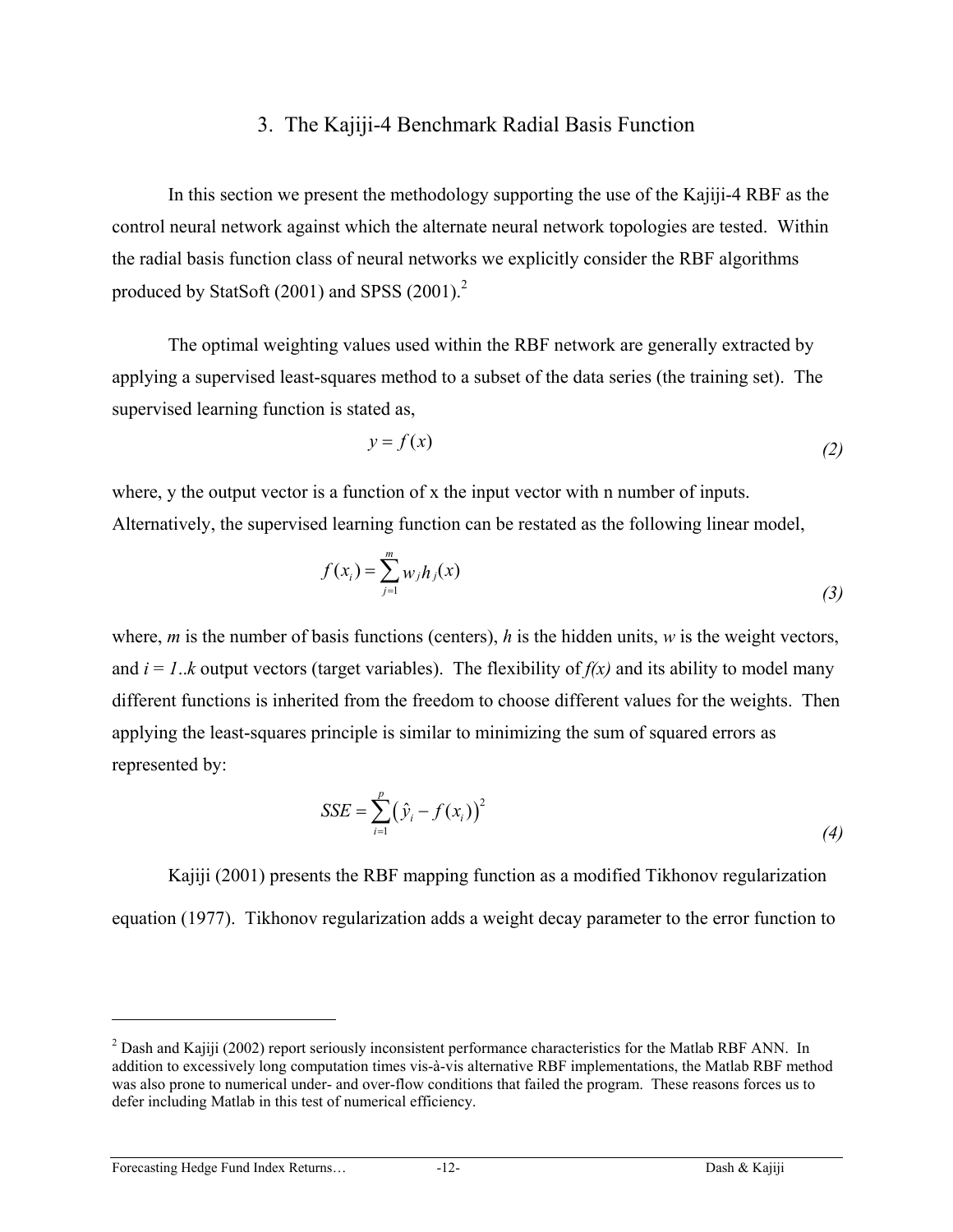penalize mappings that are not smooth. If a weight penalty term is added to the SSE, the SSE can be restated as the following cost function

$$
C = \sum_{i=1}^{p} (\hat{y}_i - f(x_i))^2 + \sum_{j=1}^{m} k_j w_j^2
$$
 (5)

where  $k_i$  are regularization parameters or weight decay parameters. Under this specification the function to minimize is:

$$
\frac{\text{argmin}}{k} \left( \varsigma \sum_{i=1}^{p} (y_i - f(x_i \mid \bar{k}))^2 + \sum_{j=1}^{m} k_j w_j^2 \right) \tag{6}
$$

Iterative techniques are commonly employed to compute the weight decay parameter, *k*, or a vector of parameters  $\overline{k}$ . But, since the introduction of weight decay methods by Hoerl and Kennard (1970) and Hemmerle (1975) it is generally understood that iterative techniques are computationally burdensome and lack specificity [see, Orr (1996; 1997)]. Further, computational experience has established that iteration often leads to local minima or, in the case where the weight decay approaches infinity, inflated residual sums of squares. By contrast, the Kajiji RBF algorithm is a Bayesian regularization algorithm that derives a globally optimized regularization parameter based on a cross-population of recent extensions in optimal ridge regression parameter estimation by Crouse (1995). The Kajiji algorithm directly attacks the twin evils that deter efficient ANN modeling: the "*curse*" of dimensionality (over-parameterization) and inflated residual sum of squares (inefficient weight decay).

#### 4. The Modeling Process

Let  $r_t = (r_{it}, \ldots, r_{pt})$  represent a vector of *p* returns observed at time *t*,  $t = 1, \ldots, n$ . Let  $F_t =$  $(F_{1t},..., F_{kt})$  specify *k* latent factors with which there are corresponding maximum validity factor scores denoted by  $S_t$  for  $k$  latent factors. The following economic model is formulated for each of the *m* CSFB/T indexes, where *m* = 1,…,*M* for the 13 published indexes.

$$
HFI_m = f(S_1, ..., S_k). \tag{7}
$$

#### Forecasting Hedge Fund Index Returns… -13- 13- Dash & Kajiji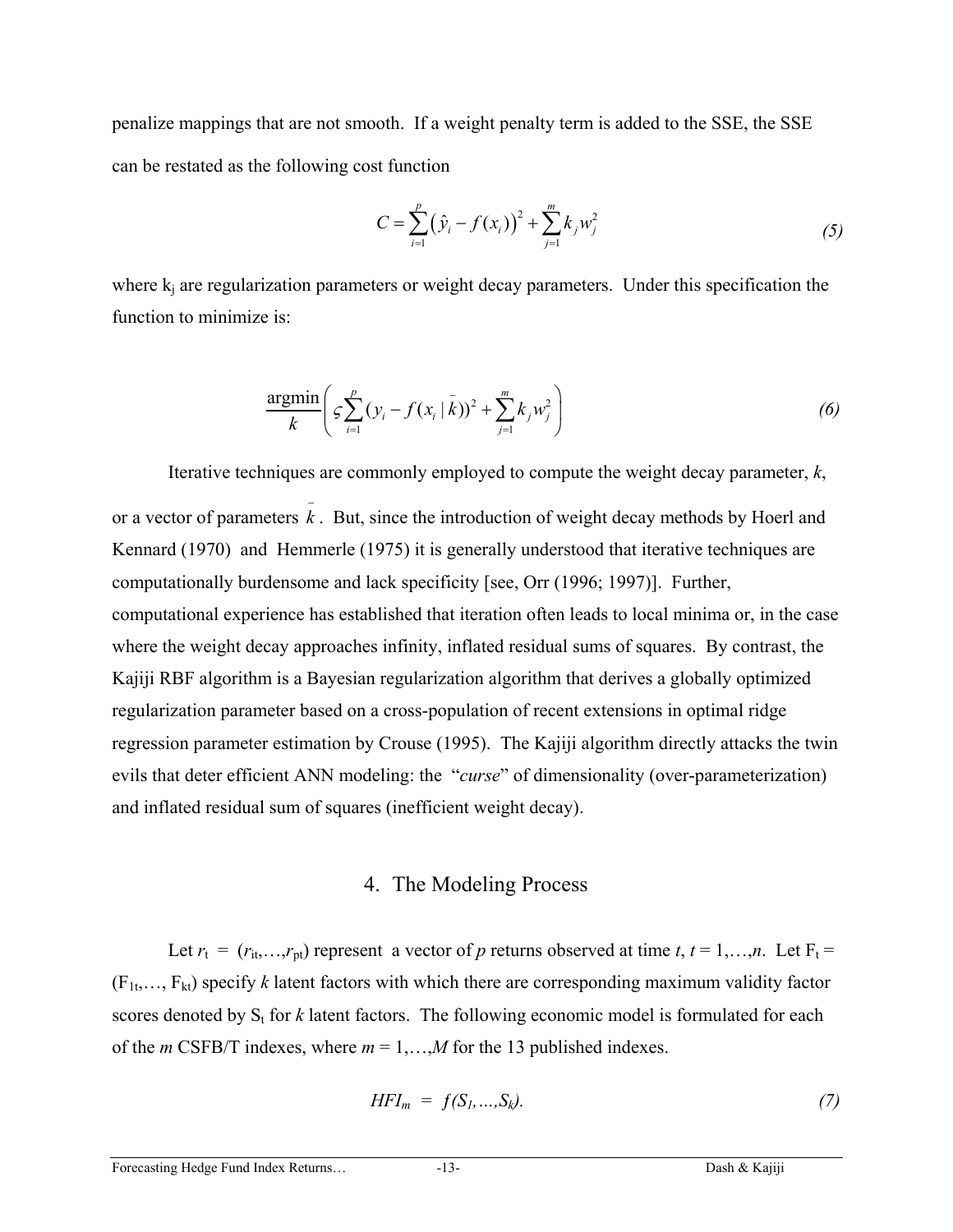$HFI<sub>m</sub>$  is the individual hedge fund that is subjected to the model comprised of the  $S<sub>k</sub>$  factor scores.

#### 4.1. Measurement Errors in Return Level Prediction

Comparative evaluation relies upon the computed residuals for the training, out-ofsample validation, and fitness (entire sample) data subsets. Specifically, model errors are computed as,

$$
MSE_{training} = \sum_{i=1}^{t} (y_i - \hat{y}_i)^2 / t
$$
 (8)

$$
MSE_{validation} = \sum_{i=1}^{v} (y_i - \hat{y}_i)^2 / v
$$
 (9)

$$
MSE_{\text{fitness}} = \sum_{i=1}^{T} (y_i - \hat{y}_i)^2 / T
$$
 (10)

where  $MSE_{training}$  is local to the training sub-set  $(T_t)$  and the  $MSE_{validation}$  measure captures the out-of-sample error component  $(T_{t+1}$ ... $T_v$ ). The MSE<sub>fitness</sub> measure is computed over all (*T*) observations. For purposes of this paper, all algorithmic comparisons rely solely on the direct evaluation of the computed MSE*fitness*.

#### 4.2. Measurement Errors - Classification Prediction

Neural network classification topology generally relies upon an output function of probabilities to assign group membership. Leung preferred this approach. However, for return classification it is possible to use a direction measure to test the number of times a prediction neural network predicts the direction of the predicted return movement correctly. In this study in order to minimize the chance of introducing new specification errors by from the use of alternative neural network architecture we implement measurement errors that take into account the simultaneous behavior of trend and magnitude within the trend.

#### 4.2.1. Direction Measure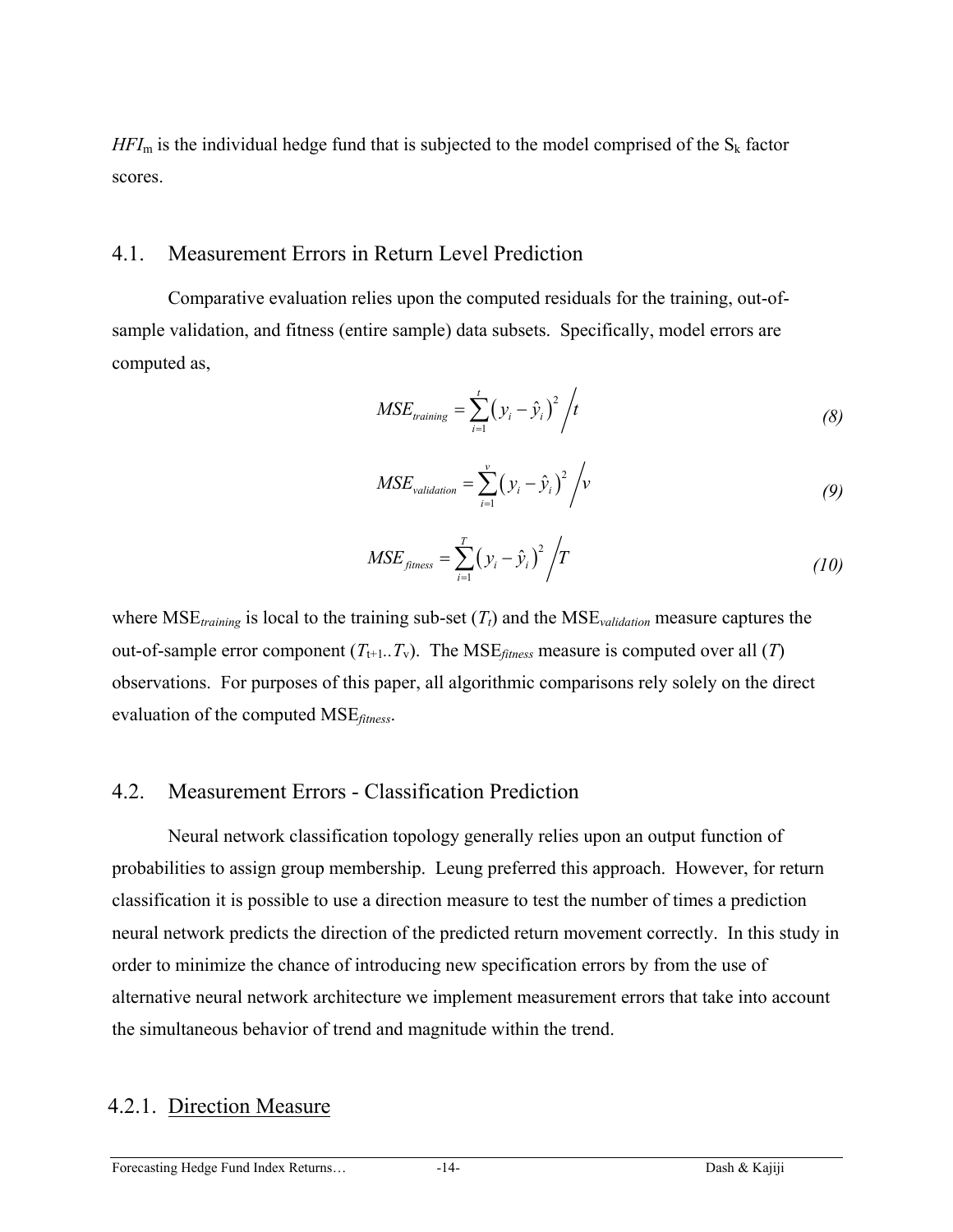Direction is defined as the number of times the prediction followed the up and down movement of the underlying index. The initial calculations were presented by Harvey, et. al. (2002) and later modified Castiglione (2001) as shown below.

$$
\zeta = \frac{1}{|T|} \sum_{i+1 \in T} HS(P_{i+1} G_{i+1}) + 1 - HS(|P_{i+1}| + |G_{i+1}|)
$$
\n(11)

where:

 $P_{i+1}$  = Index<sub>i+1</sub> / Index<sub>i</sub> is the percentage return on the index at time step i+1  $\in$  T  $G_{i+1}$  = the forecast percentage return on the index at time step i+1  $\in$  T  $T =$  the number of days in the validation period HS  $=$  a modified Heavyside function where HS(x)=1 for x>0, and 0 otherwise.

### 4.2.2. Modified Direction Measure

A more robust method of direction was presented by Merton (1981) and named modified direction:

Modified Direction =

\n
$$
((\# of correct up predictions / \# of times index up) +
$$
\n
$$
(\# of correct down predictions / \# times index down)) - 1
$$
\n
$$
(12)
$$

### 4.2.3. Time Dependent Directional Profit

The two direction measures each provide a summary of how well the predicted timeseries and the actual time-series move together at any given point in time. We introduce the Yao (Access Year: 2003) time dependent directional profit measurement error (TDDP) as a means by which to capture the simultaneous effects of time and profit in the forecast simulation. Under this method incorrectly predicted directional moves are penalized more heavily than are correct predictions. The weights are then adjusted based on the amount of change from one forecast point to the next. In essence, a large adjustment to the weights is made given a wrong directional forecast, which is accompanied by a large change in the underlying values. Conversely, a small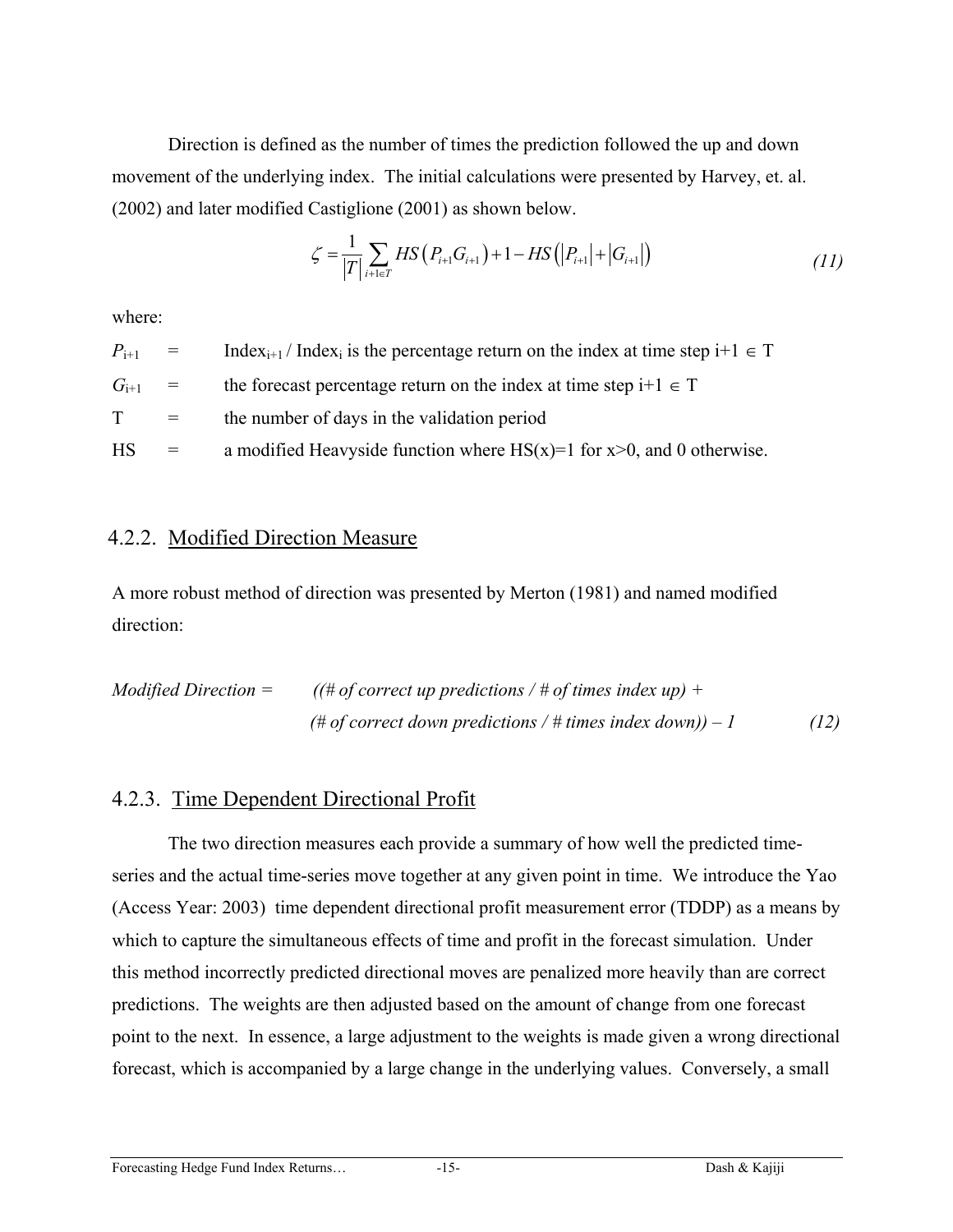adjustment to the weights is signaled by a correct directional forecast for a correspondingly large change in the underlying. The TDDP error measure is defined as,

$$
E_{TDP} = \frac{1}{2N} \sum_{p=1}^{N} f_{TDP}(p) (t_p - o_p)^2
$$
 (13)

where  $f_{\text{TDP}} = f_{\text{DP}}(p) * w(p)$ , and the vectors *t* and *o* capture the target-prediction and observed are determined by  $f_{DP} = F(|t_p - t_{p-1}|, sign(\Delta t_p, \Delta o_p))$ . At prediction point *p*, the directional values over the *p* prediction periods. Changes in the underlying and direction as described above profit adjustment factor is determined according to

$$
f_{DP}(p) = \begin{cases} a_1 & \text{if } \Delta t_p * \Delta o_p > 0 \text{ and } |\Delta t_p| \le \sigma \\ a_2 & \text{if } \Delta t_p * \Delta o_p > 0 \text{ and } |\Delta t_p| > \sigma \\ a_3 & \text{if } \Delta t_p * \Delta o_p < 0 \text{ and } |\Delta t_p| \le \sigma \\ a_4 & \text{if } \Delta t_p * \Delta o_p < 0 \text{ and } |\Delta t_p| > \sigma \end{cases}
$$
(14)

where  $\sigma$  is the standard deviation of the target variable over all *N* observations (training and validations observations). Simulation results for the monthly time scale lead us to the following parameter values:  $a_1 = 0.5$ ;  $a_2 = 0.8$ ;  $a_3 = 1.2$ ; and,  $a_4 = 1.5$ . We caution, however, that there is insufficient evidence to recommend the extrapolation of these settings to other time scales such as daily or higher frequencies.

#### 5. Modeling Results

In this section we present the results of applying the sample data to each one of the three test algorithms. The hardware configuration for this experiment consisted of a 2ghz Pentium-4 CPU with 512 MB of random access memory. All program executions were made under the Microsoft XP Professional operating system. Algorithmic differences in solution execution times were measurable but small. Solutions times ranged from about 4 seconds (Kajiji-4) to just under 10 seconds (SPSS). While this difference is negligible for the relatively small monthly dataset used in this study, it is an issue that may require renewed attention under tests involving large-scale datasets consisting of thousands of high frequency observations. Despite the similar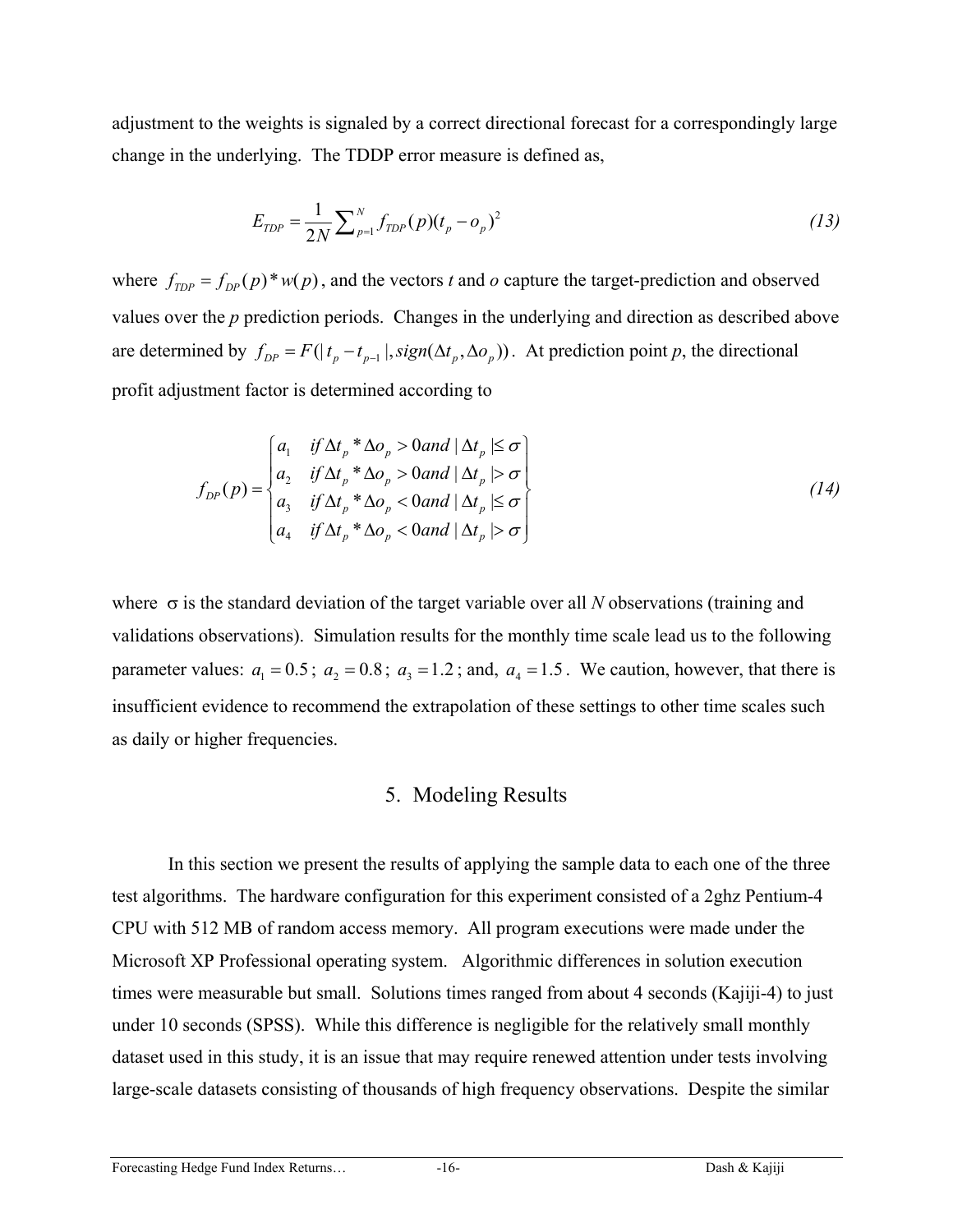model solving times, other similarities and substantial differences arise when comparing the relative modeling efficiency of the three RBF ANNs. Specific modeling results for the Kajiji-4 method are presented next. This is followed by the presentation of results for the solutions generated by SPSS and StatSoft algorithms, respectively.

### 5.1 Kajiji-4

The analysis of algorithmic efficiency begins with a review of the MSE validation measures are presented in table 5. The validation error is just over 1 percent for the Dedicated Short Bias index and is even smaller (just under 0.04 percent) for the Equity Neutral hedge fund index. We note that the Global Macro index fund achieved a comparable low fitness error measure (0.04 percent). As we extend the analysis to uncover overall algorithmic efficiency, we observe that the two low MSE models also have correspondingly low skewness and kurtosis measures. This finding suggests that model efficiency improves as the effects of skewness and kurtosis diminish. When the third- and fourth-moment characteristics are considered the algorithmic results reported for the Equity Market Neutral index appear interestingly efficient. At the other end of the modeling spectrum is the model applied to the Event Driven index. This model produced a fitness MSE (6.7 percent) that was almost 150 times larger than that reported for the two low error models. This result yields an interesting insight into the algorithmic performance when applied to monthly hedge fund returns. We note that the Event Driven index has the highest absolute skewness coefficient (-3.272) and the highest kurtosis measure (20.153). These results add to our earlier observations about the importance of understanding the role of distributional symmetry in hedge fund returns. In the former case, low values for skewness and kurtosis were associated with low fitness MSE results. In this latter case, relatively high skewness and kurtosis measures are associated with deterioration in modeling accuracy as measured by the fitness MSE. The reported modeling efficiency is buttressed by the cross-plot of the observed and target observations. Figures 2 and 3 provide a visual validation that the error deviation within the validation set is small for the two indices of interest.

Next, we assess the ability of the Kajiji-4 algorithm to correctly predict the directional change of hedge fund returns. Both the direction and modified direction measures report identical results across all model applications. The direction measure solves at 0.988 and the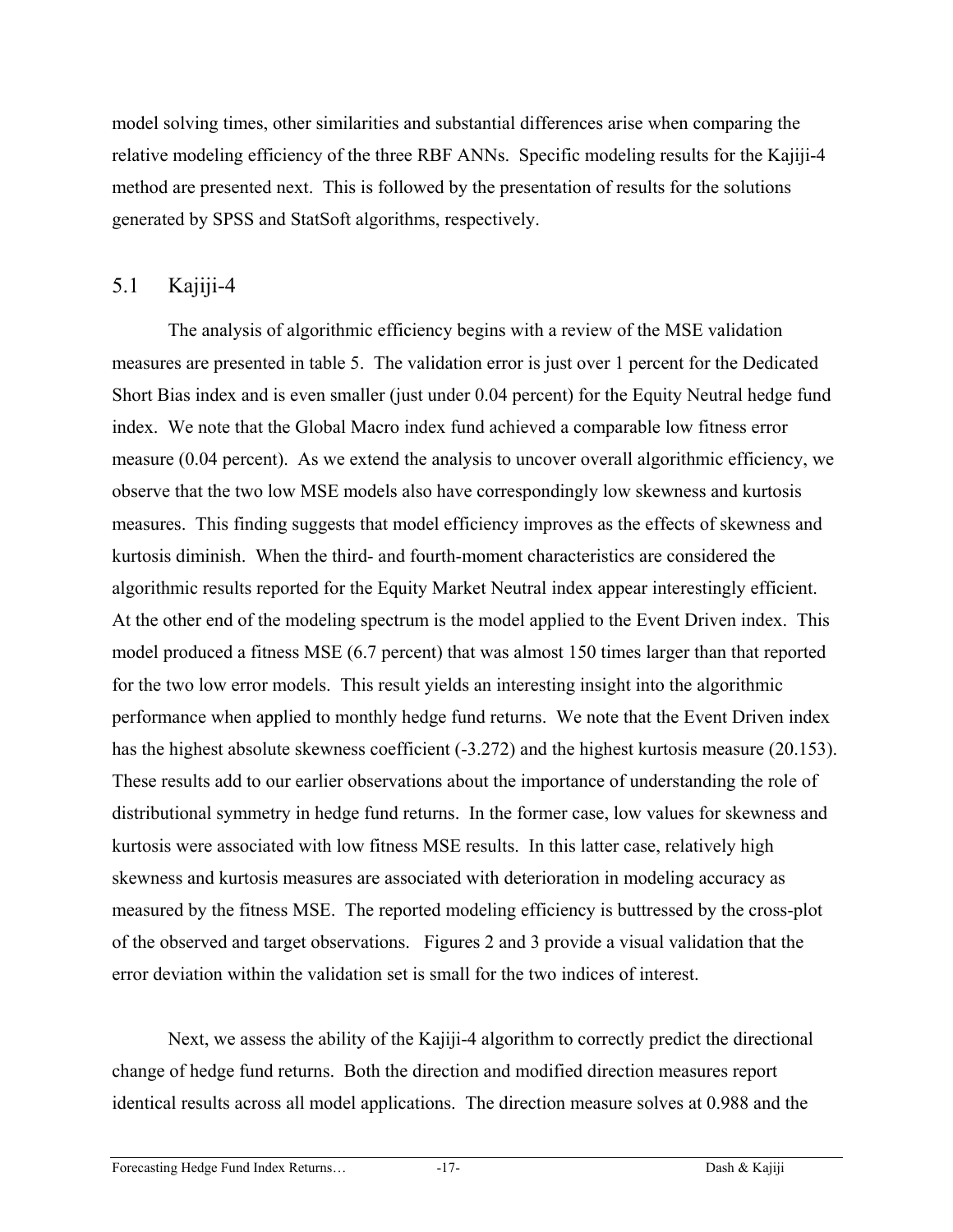modified direction measure is constant at its maximum value of 1.0. The modified direction measurement of 1.0 does not necessarily imply that the prediction is perfect. A more conservative interpretation of the result allows us to conclude that the target variable correctly attempts to model the peaks and troughs found in the observed dataset. Take together, these two measures provide strong evidence that the Kajiji-4 algorithm when applied to monthly return data for alternative assets can achieve near perfect results in forecasting directional changes in the returns data.

The strong performance of the directional measures does not address the profit incentive held by investors. The profit-enhanced TDDP measure presents a very clear picture of modeling efficiency.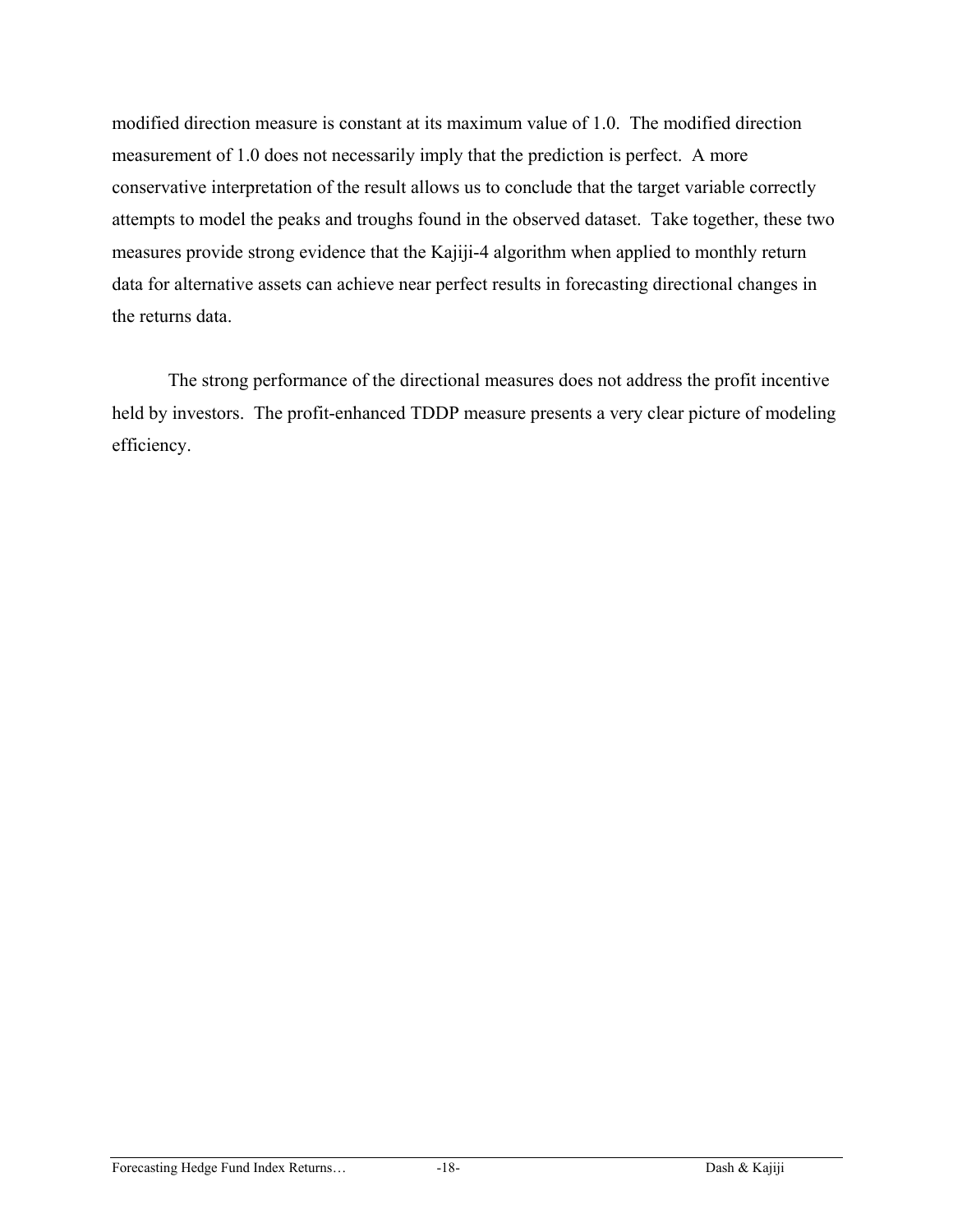|  | Table 5: Kajiji-4 Model Results |
|--|---------------------------------|
|--|---------------------------------|

|                                    | SFB/<br>Tremont<br>Hedge<br>Fund | Convertible<br>Arbitrage | Dedicated<br><b>Short Bias</b> | Emerging<br>Markets | Equity<br>Market<br>Neutral | Event<br>Driven | Distressed | E.D.<br>Multi-<br>Strategy | Risk<br>Arbitrage | Fixed<br>Income<br>Arbitrage | Global<br>Macro | $\text{Long} /$<br>Short | Managed<br>Funds |
|------------------------------------|----------------------------------|--------------------------|--------------------------------|---------------------|-----------------------------|-----------------|------------|----------------------------|-------------------|------------------------------|-----------------|--------------------------|------------------|
| Lambda                             | L.051                            | .129                     | .165                           | 1.912               | 46.713                      | 0.238           | 0.195      | 0.469                      | 0.792             | 0.154                        | 9.764           | .530                     | 1.982            |
| <b>Return-level Error Measures</b> |                                  |                          |                                |                     |                             |                 |            |                            |                   |                              |                 |                          |                  |
| <b>Training Error</b>              | .27                              | .107                     | .019                           | .248                | .189                        | . 136           | 1.079      | 1.186                      | 1.040             | 1.165                        | .295            | .212                     | 0.853            |
| Validation Error                   | 0.143                            | 0.531                    | 0.757                          | 0.227               | 0.400                       | 0.191           | 0.219      | 0.207                      | 0.508             | 0.132                        | 0.11            | 0.309                    | 1.095            |
| Fitness Error                      | 0.022                            | 0.021                    | 0.401                          | 0.046               | 0.000                       | 0.221           | 0.425      | 0.111                      | 0.065             | 0.098                        | 0.000           | 0.035                    | 0.233            |
| Classification Error Measure       |                                  |                          |                                |                     |                             |                 |            |                            |                   |                              |                 |                          |                  |
| Direction                          | 0.988                            | 0.988                    | 0.988                          | 0.988               | 0.988                       | 0.988           | 0.988      | 0.988                      | 0.988             | 0.988                        | 0.988           | 0.988                    | 0.988            |
| M. Direction                       | .000                             | .000                     | .000                           | 1.000               | .000                        | 1.000           | .000       | 1.000                      | 1.000             | 1.000                        | $000$ .         | .000                     | 1.000            |
| <b>TDDP</b>                        | 0.0054                           | 0.0052                   | 0.1418                         | 0.0114              | 0.0001                      | 0.0718          | 0.1374     | 0.0361                     | 0.0229            | 0.0308                       | 0.0001          | 0.0087                   | 0.0802           |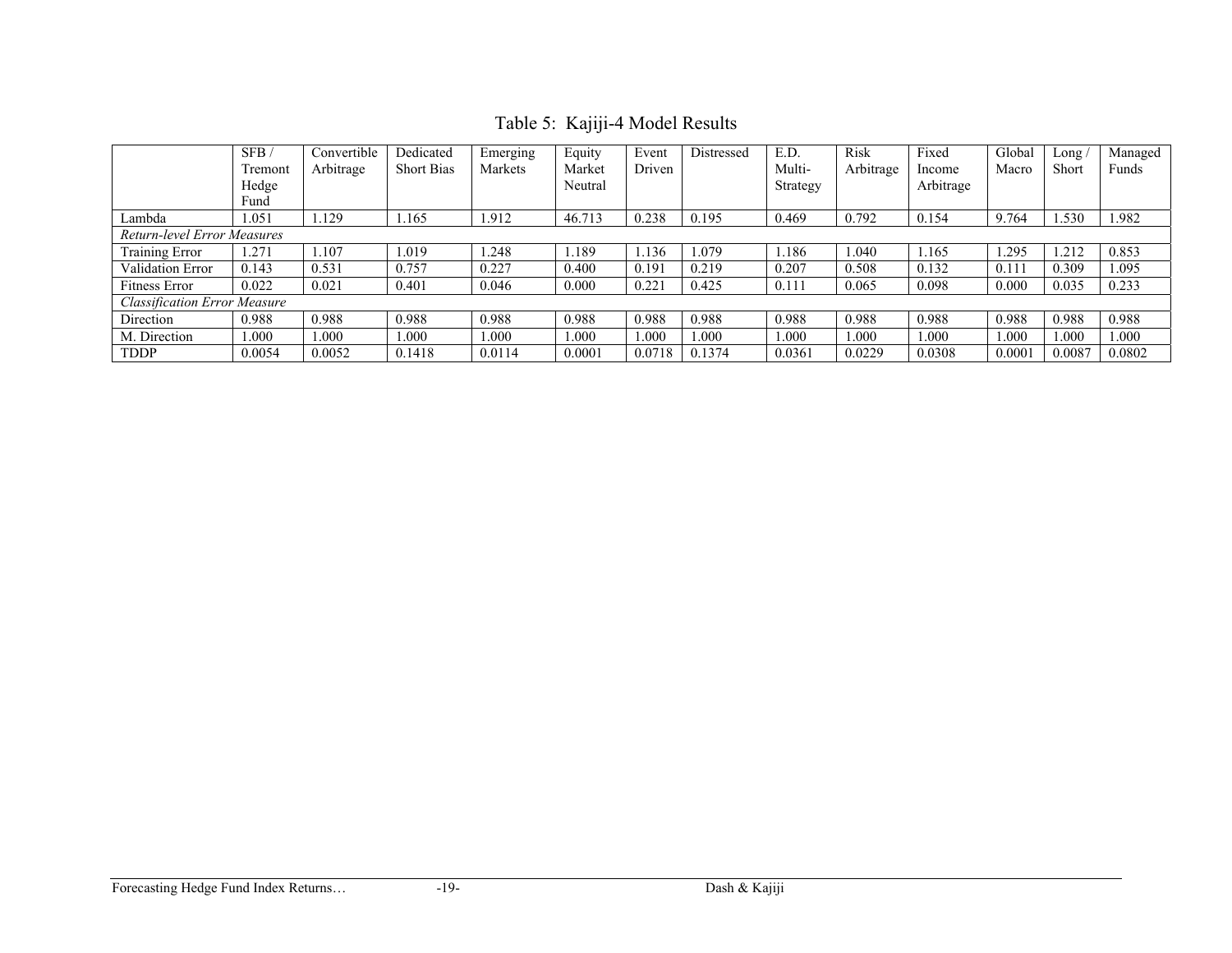Figure 2: Actual and Predicted Using Kajiji-4 RBF on Dedicated Short Bias Fund



Figure 3: Actual and Predicted Using Kajiji-4 RBF on Equity Market Neutral Fund

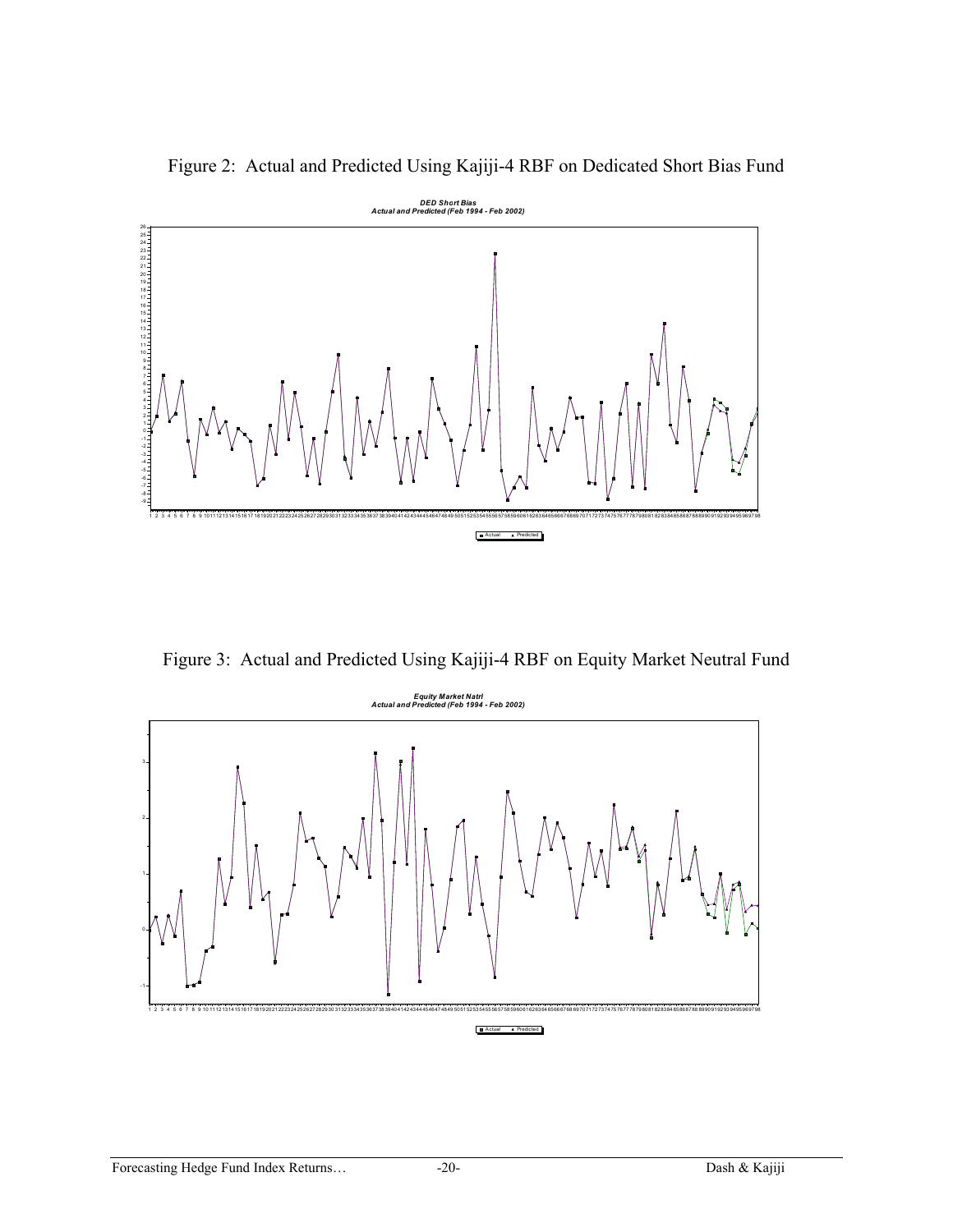#### 5.2 SPSS's Neural Connection

The SPSS RBF results, presented in table 6, differ markedly from those produced by the Kajiji-4 algorithm. Based on a comparison of within algorithmic MSE results, the SPSS RBF modeling experiment achieves the lowest error value when modeling the Equity Market Neutral index. This is one of the two focus indices. But, the SPSS reported error measure for this index is more than 3,425 times larger than that produced by the Kajiji-4 simulation. For the other focus index, Dedicated Short Bias, the SPSS fitness MSE is more than 1,975 times higher than that produced by the Kajiji-4 counterpart. This is also the largest MSE reported by the application of the SPSS procedure. Returning to our examination of how RBF algorithms perform under conditions of distributional asymmetry we note that except for one case (the Fixed Income Arbitrage index), the SPSS algorithm generates a consistent performance ratio for hedge fund indices with absolute skewness levels above 3.00 and kurtosis measures greater than 14.0. Within the subgroup defined by the Event Driven, Distressed, and E.D. Multi-Strategy indices, the reported fitness MSE measures ranged from 3.172028 to 3.642675. By comparison, the Kajiji-4 algorithm also performed consistently across this same subgroup; but the reported MSE measures were decidedly lower under Kajiji-4 achieving levels that ranged from 0.030 to 0.037. In summary, the SPSS RBF algorithm demonstrated the ability to produce consistent performance across monthly return indices with high absolute skewness and high kurtosis measures. Unfortunately, asymmetry issues aside, the performance of the algorithm dissipate as the level of relative variation (CV) increases. A graphical display of the two focus indexes is provided in figures 4 and 5, respectively.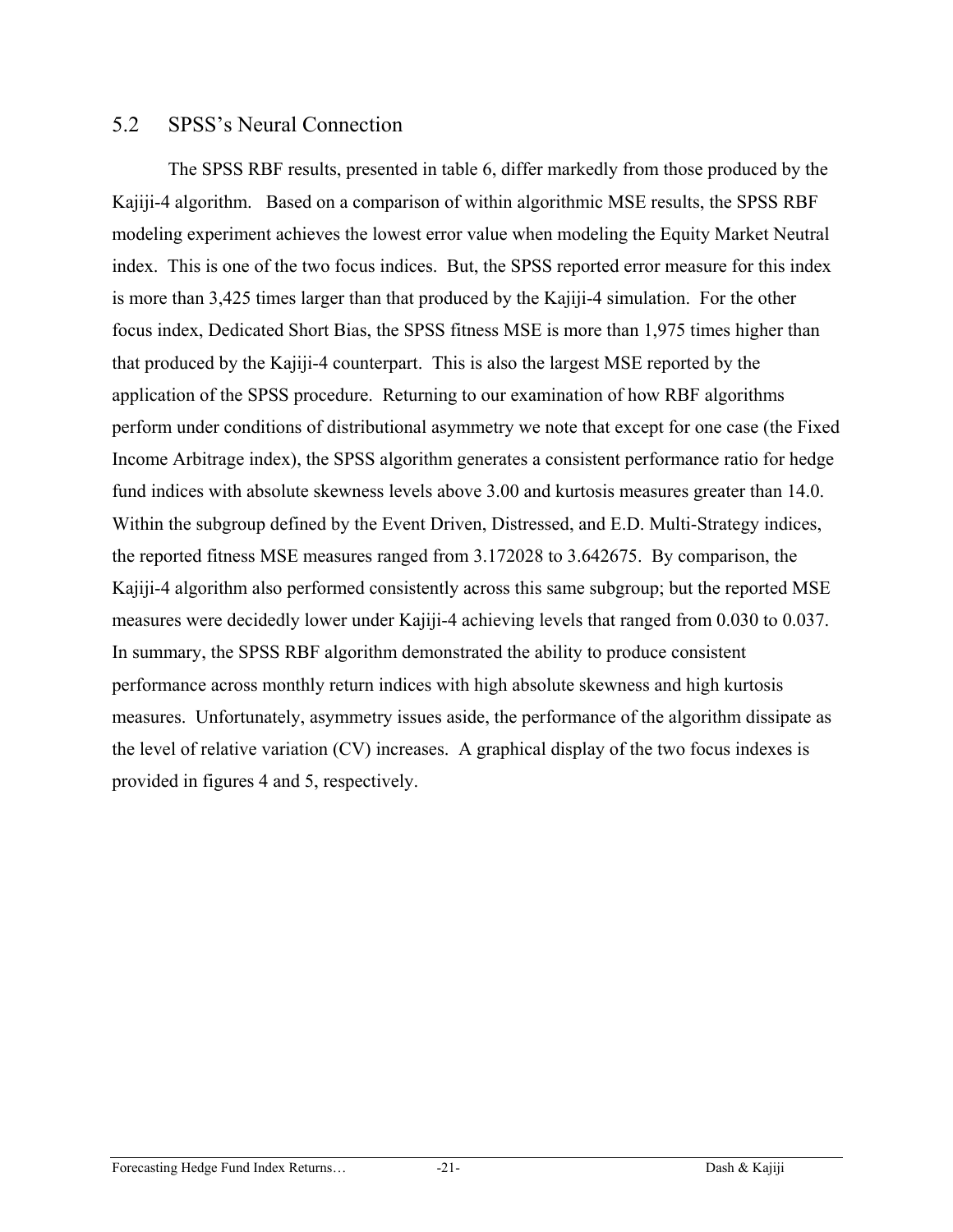Table 6. SPSS Model Results

|                                     | SFB/     | Convertible | Dedicated         | Emerging  | Equity   | Event   | Distressed | E.D.     | <b>Risk</b> | Fixed     | Global   | Long /       | Managed   |
|-------------------------------------|----------|-------------|-------------------|-----------|----------|---------|------------|----------|-------------|-----------|----------|--------------|-----------|
|                                     | Tremont  | Arbitrage   | <b>Short Bias</b> | Markets   | Market   | Driven  |            | Multi-   | Arbitrage   | Income    | Macro    | <b>Short</b> | Funds     |
|                                     | Hedge    |             |                   |           | Neutral  |         |            | Strategy |             | Arbitrage |          |              |           |
|                                     | Fund     |             |                   |           |          |         |            |          |             |           |          |              |           |
| Return-level Error Measures         |          |             |                   |           |          |         |            |          |             |           |          |              |           |
| Training Error                      | 1.074746 | 0.998806    | 1.018551          | 1.073490  | 0.948484 | 0.98785 | 0.464553   | 0.91175  | 0.860569    | 0.522714  | 0.70402  | 1.01266      | 0.939322  |
| <b>Validation Error</b>             | 0.279682 | 0.827859    | 0.868138          | 0.503276  | 0.544275 | 0.75957 | 0.899311   | 0.63094  | 0.671334    | 0.788974  | 0.22464  | 0.33472      | .210085   |
| Fitness Error                       | 6.999264 | 2.468697    | 27.655226         | 28.473214 | 1.370447 | 3.64267 | 3.127028   | 3.49122  | .698769     | 0.767644  | 10.93985 | 10.94859     | 12.059491 |
| <b>Classification Error Measure</b> |          |             |                   |           |          |         |            |          |             |           |          |              |           |
| Direction                           | 0.5046   | 0.6697      | 0.4404            | 0.5138    | 0.5780   | 0.5596  | 0.5688     | 0.5963   | 0.6055      | 0.6514    | 0.6789   | 0.5229       | 0.5413    |
| M. Direction                        | 0.3425   | 0.3080      | 0.1521            | 0.2103    | 0.3271   | 0.2917  | 0.5255     | 0.3644   | 0.2735      | 0.4862    | 0.4496   | 0.3112       | $-0.0137$ |
| <b>TDDP</b>                         | 1.6879   | 0.8222      | 7.8533            | 5.3780    | 0.2697   | 0.8478  | 0.6223     | .0244    | 0.4540      | 0.1597    | 1.7682   | 3.4983       | 3.5241    |

#### Forecasting Hedge Fund Index Returns… -22- Dash & Kajiji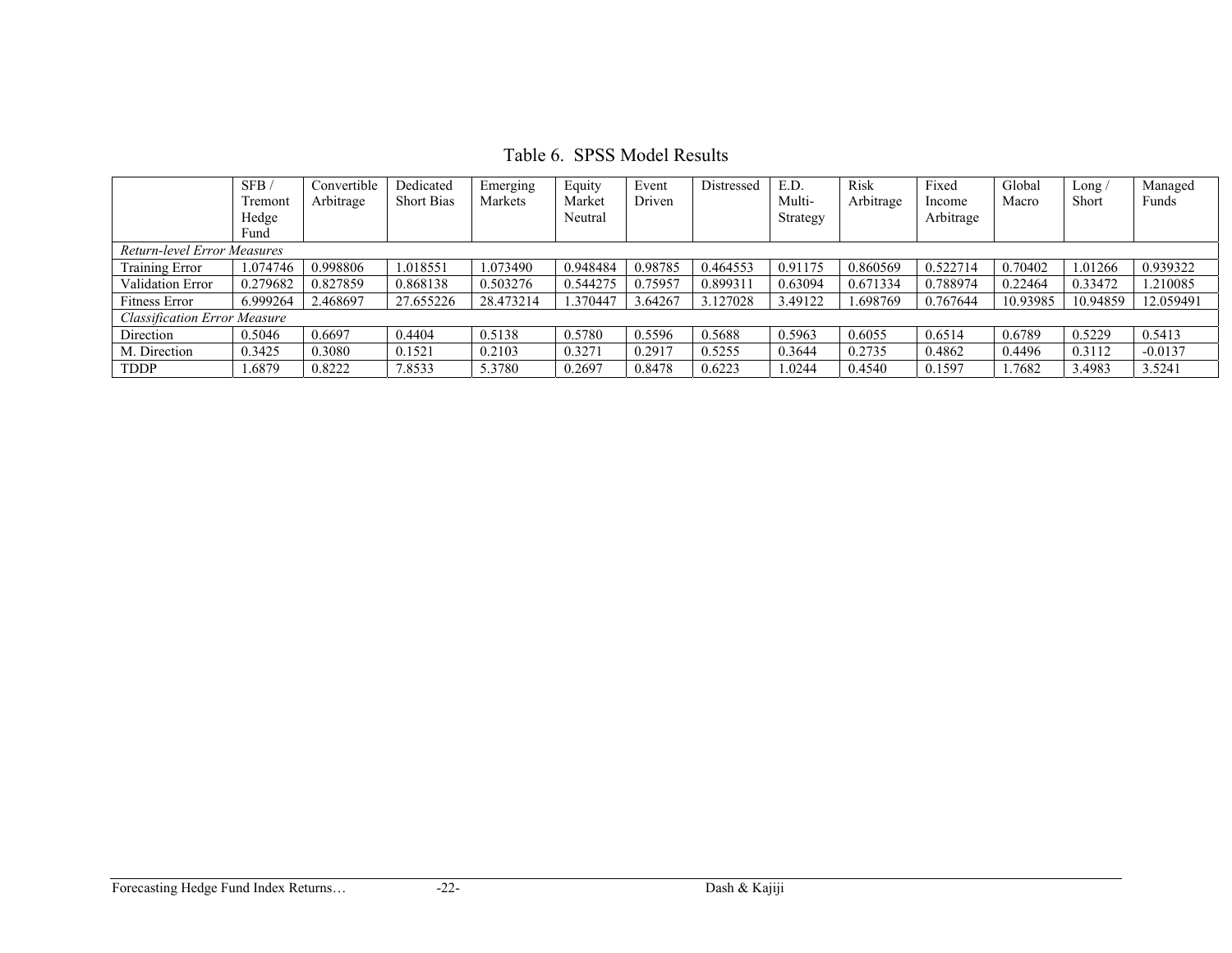

Figure 4. Actual and Predicted Using SPSS RBF on the Dedicated Short Bias Fund

Figure 5. Actual and Predicted Using SPSS on Equity Market Neutral Fund

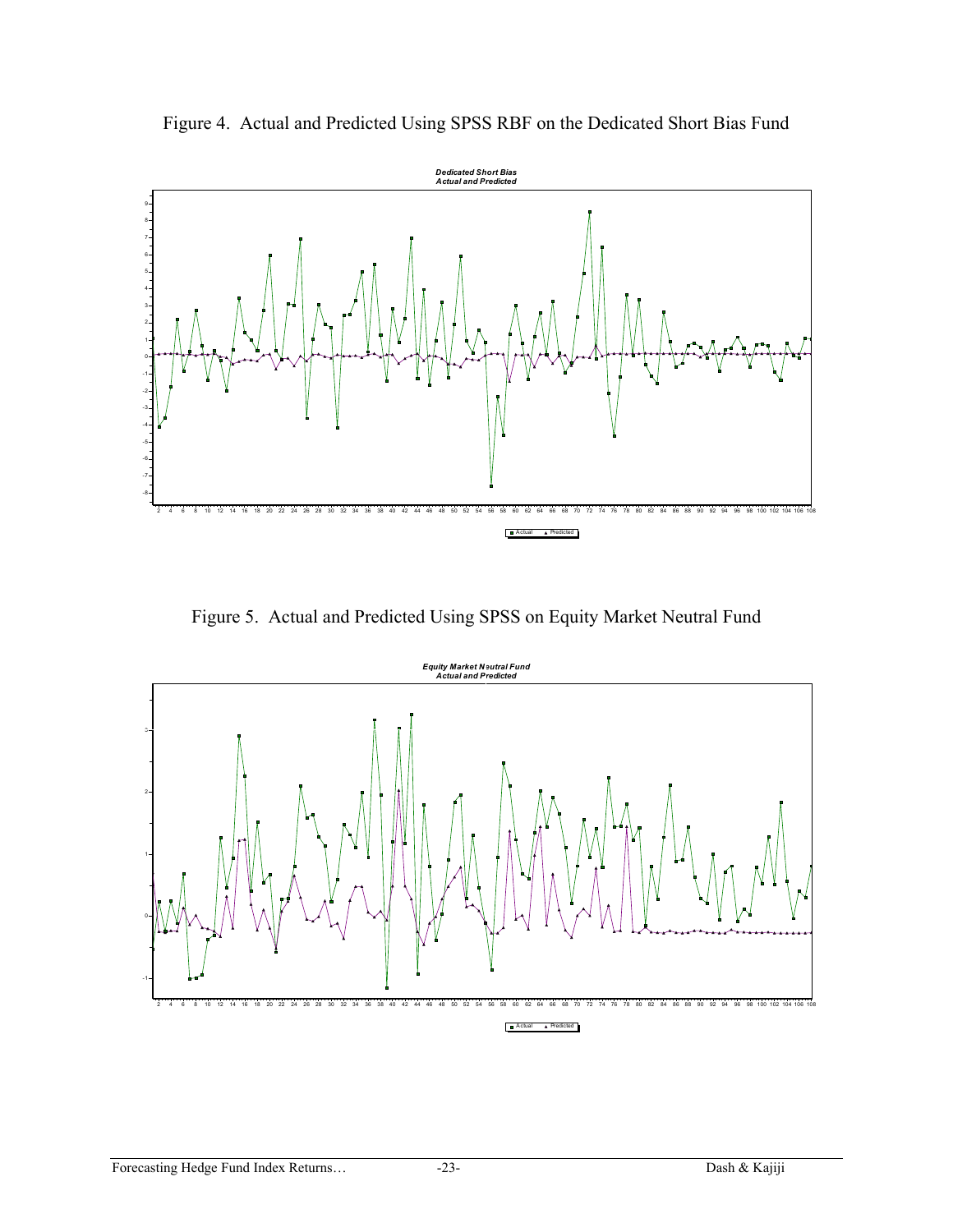#### 5.3 StatSoft's Statistica

On average, the results produced upon the application of the StatSoft RBF algorithm to the modeling problem fall in between those produced by the other two RBF algorithmic methods. Before presenting the details as provided in table 7, we wish to note that the user interface of the StatSoft algorithm differs considerably from that presented by either the Kajiji-4 or SPSS methods. For the StatSoft-based experiment, where possible, optional parameter settings were set to levels specified as default levels under the Kajiji-4 method. We then undertook a manual optimization process with the goal of identifying parameter settings that would produce best (if not optimal) solution results for the sample data. Stated differently, while we were able to apply default settings without modification under the Kajiji-4 and SPSS experiments, that was not possible in this case.

Like the Kajiji-4 algorithm, the StatSoft method reported the lowest fitness MSE for the Equity Market Neutral index model. The MSE reported by the StatSoft method is approximately 1.4 times larger than that achieved by application of the Kajiji-4 network. For the other focus index, Dedicated Short Bias, at 23.051 the fitness MSE is the highest recorded across all test models. This result is more than 1,600 times that achieved for the same index under the Kajiji-4 method. Figure 6 and 7 provide a graphical view of the algorithm's predictive ability for the Dedicated Short Bias and Equity Neutral fund returns. It is clear from this view that the target variable achieves reasonable directional performance but falls short in its ability to replicate the magnitude of the changes. We observe that the StatSoft method performs best when modeling monthly hedge fund returns with relatively low coefficients of variation. The algorithm's predictive ability dissipates noticeably as relative variation (CV) increases. How, if at all, this deterioration is impacted by distributional asymmetry is not immediately clear from the results generated by this experiment.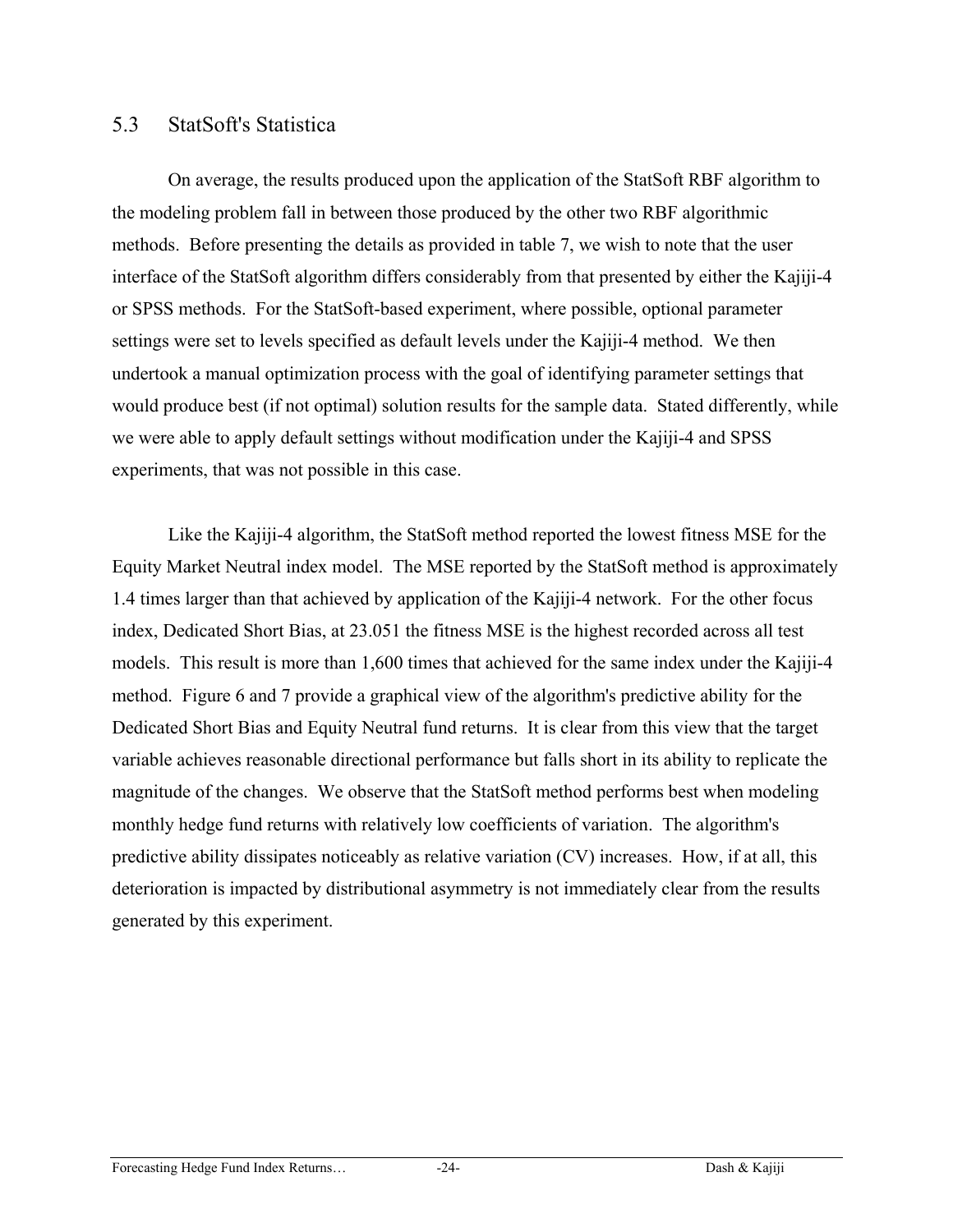Table 7. Staistica-4 Model Results

|                              | SFB/    | Convertible | Dedicated         | Emerging | Equity  | Event  | Dis-    | E.D      | <b>Risk</b> | Fixed     | Global  | Long   | Managed |
|------------------------------|---------|-------------|-------------------|----------|---------|--------|---------|----------|-------------|-----------|---------|--------|---------|
|                              | Tremont | Arbitrage   | <b>Short Bias</b> | Markets  | Market  | Driven | tressed | Multi-   | Arbitrage   | Income    | Macro   | Short  | Funds   |
|                              | Hedge   |             |                   |          | Neutral |        |         | Strategy |             | Arbitrage |         |        |         |
|                              | Fund    |             |                   |          |         |        |         |          |             |           |         |        |         |
| Return-level Error Measures  |         |             |                   |          |         |        |         |          |             |           |         |        |         |
| Training Error               | 0.3647  | 0.5030      | 0.1663            | 0.1280   | 0.9018  | 0.4456 | 0.3509  | 0.4142   | 0.6886      | 0.6328    | 0.1994  | 0.2182 | 0.2826  |
| <b>Validation Error</b>      | 0.4937  | 0.5097      | 0.1747            | 0.1227   | 0.5999  | 0.5693 | 0.4590  | 0.4475   | 0.6107      | 0.6829    | 0.2747  | 0.1314 | 0.4146  |
| Fitness Error                | 5.0695  | 1.0008      | 23.0509           | 16.0618  | 0.7297  | 3.2304 | 3.2736  | 3.4262   | 1.4754      | 1.1334    | 15.0169 | 7.1130 | 10.8056 |
| Classification Error Measure |         |             |                   |          |         |        |         |          |             |           |         |        |         |
| Direction                    | 0.6330  | 0.8532      | 0.6055            | 0.6422   | 0.7523  | 0.7431 | 0.6422  | 0.6055   | 0.7248      | 0.6881    | 0.5963  | 0.5596 | 0.5229  |
| M. Direction                 | 0.1901  | 0.5861      | 0.3245            | 0.5216   | 0.0556  | 0.5211 | 0.4792  | 0.2315   | 0.2890      | 0.0415    | 0.0659  | 0.4142 | 0.2421  |
| <b>TDDP</b>                  | .0963   | 0.3143      | 6.4969            | 3.0278   | 0.1067  | 1203   | 0.8245  | 1.1080   | 0.4369      | 0.3822    | 4.3435  | 2.1328 | 3.0088  |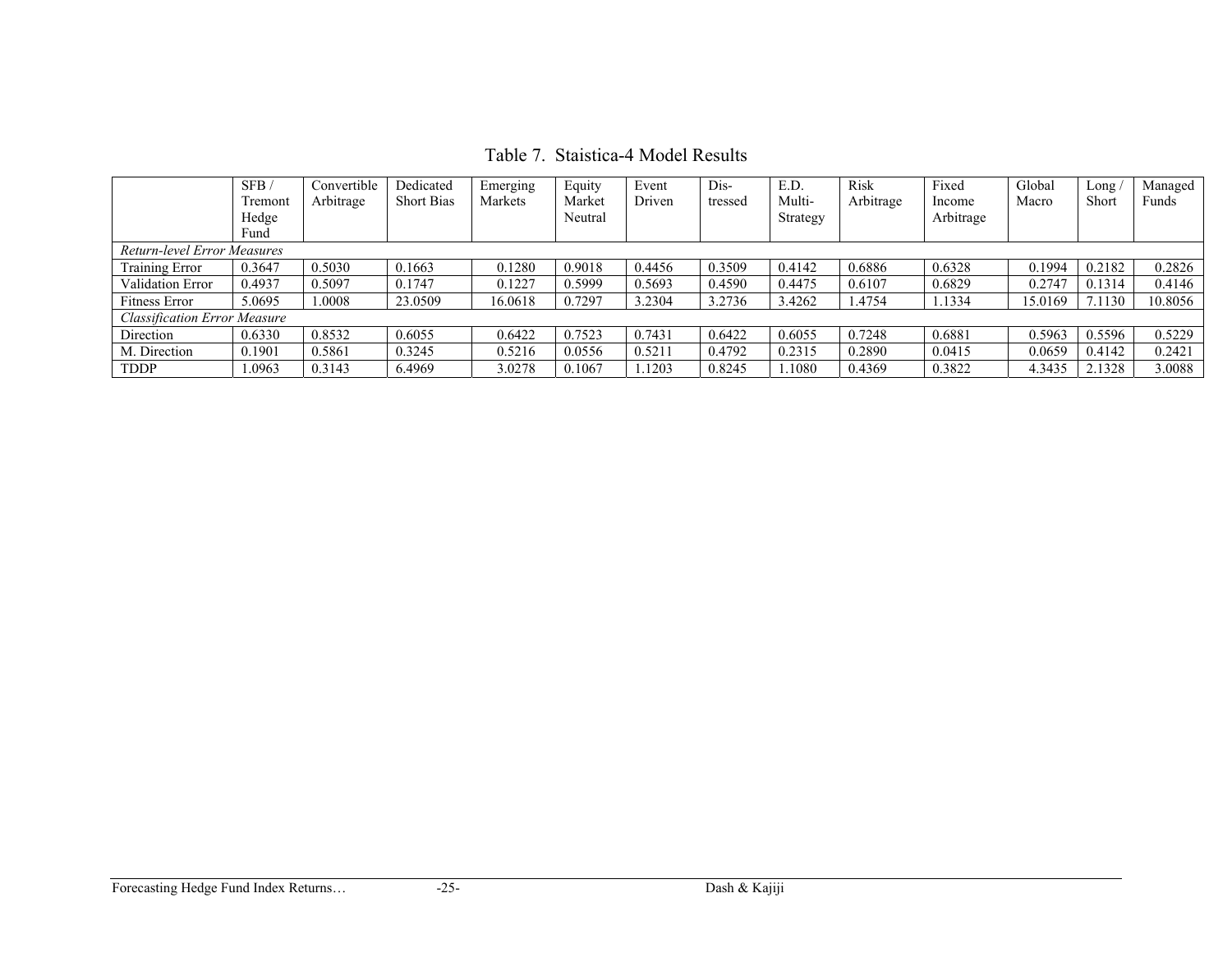

Figure 6. Actual and Predicted Using the StatSoft ANN on Dedicated Short Bias Fund

Figure 7. Actual and Predicted Using the StatSoft ANN on Equity Market Neutral Fund

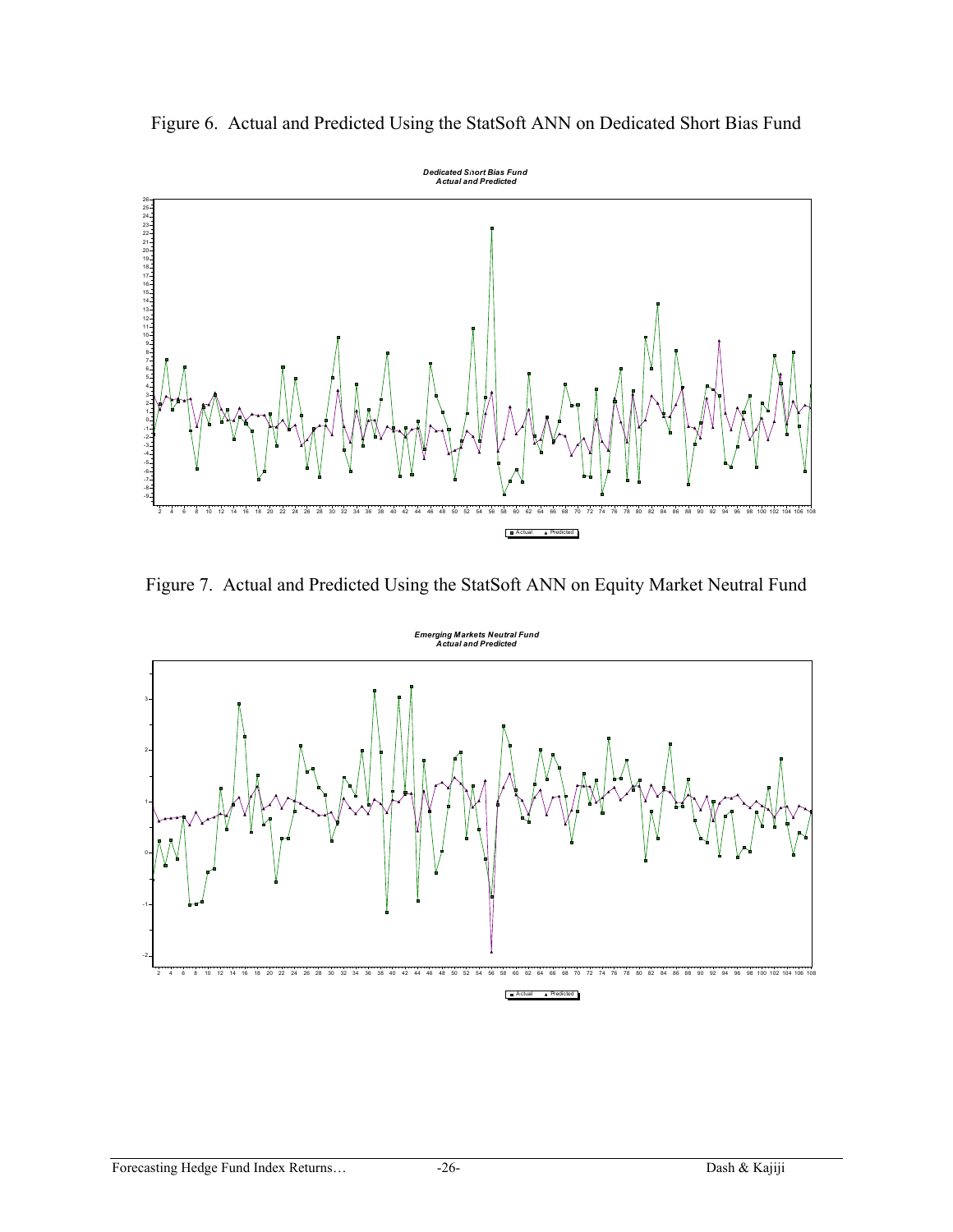### 5.4 Efficient Model Selection

A comparative analysis of the three RBF algorithms points to the role of CV and distributional symmetry (skewness and kurtosis) as factors that can measurably impact modeling accuracy. Table 8 provides a concentrated view of these three statistical properties by algorithm. If we look at how these three factors influence the models with the lowest fitness MSE, it becomes apparent that the SPSS and StatSoft models choose the indices with the thirteenth ranked CV and kurtosis (also the lowest). These indices are the tenth ranked by the skewness measure. That is, these two algorithms perform well when asymmetry issues are smallest. On the other hand, the Kajiji-4 algorithm performed at its best when relative dispersion was at or near it's highest. Although the Kajiji-4 algorithm was able to model observed variables with moderate levels of skewness and kurtosis, it too performed best when asymmetry are decreasing.

As noted above, the highest MSE produced by the Kajiji-4 method was significantly smaller than the highest produced by either of the other two algorithms. Hence, it is interesting to observe that under the Kajiji-4 algorithm the highest MSE occurred for an index that had the highest skewness and kurtosis measures. Under SPSS and StatSoft the highest MSE was associated with an index that had significantly less distributional asymmetry.

|                           | Kajiji-4             | <b>SPSS</b>                  | StatSoft                     |
|---------------------------|----------------------|------------------------------|------------------------------|
| <b>Lowest Validation</b>  | Dedicated Short Bias | <b>Equity Market Neutral</b> | <b>Equity Market Neutral</b> |
| <b>MSE</b>                | $[1,7,9]$ ; and      | [13, 10, 13]                 | [13, 10, 13]                 |
|                           | Global Macro         |                              |                              |
|                           | [5, 13, 10]          |                              |                              |
| <b>Highest Validation</b> | <b>Event Driven</b>  | Dedicated Short Bias         | Dedicated Short Bias         |
| <b>MSE</b>                | [9,1,1]              | [1,7,9]                      | [1.7.9]                      |

Table 8. Relative Dispersion Comparison

Rankings for CV, Skewness, Kurtosis are in parentheses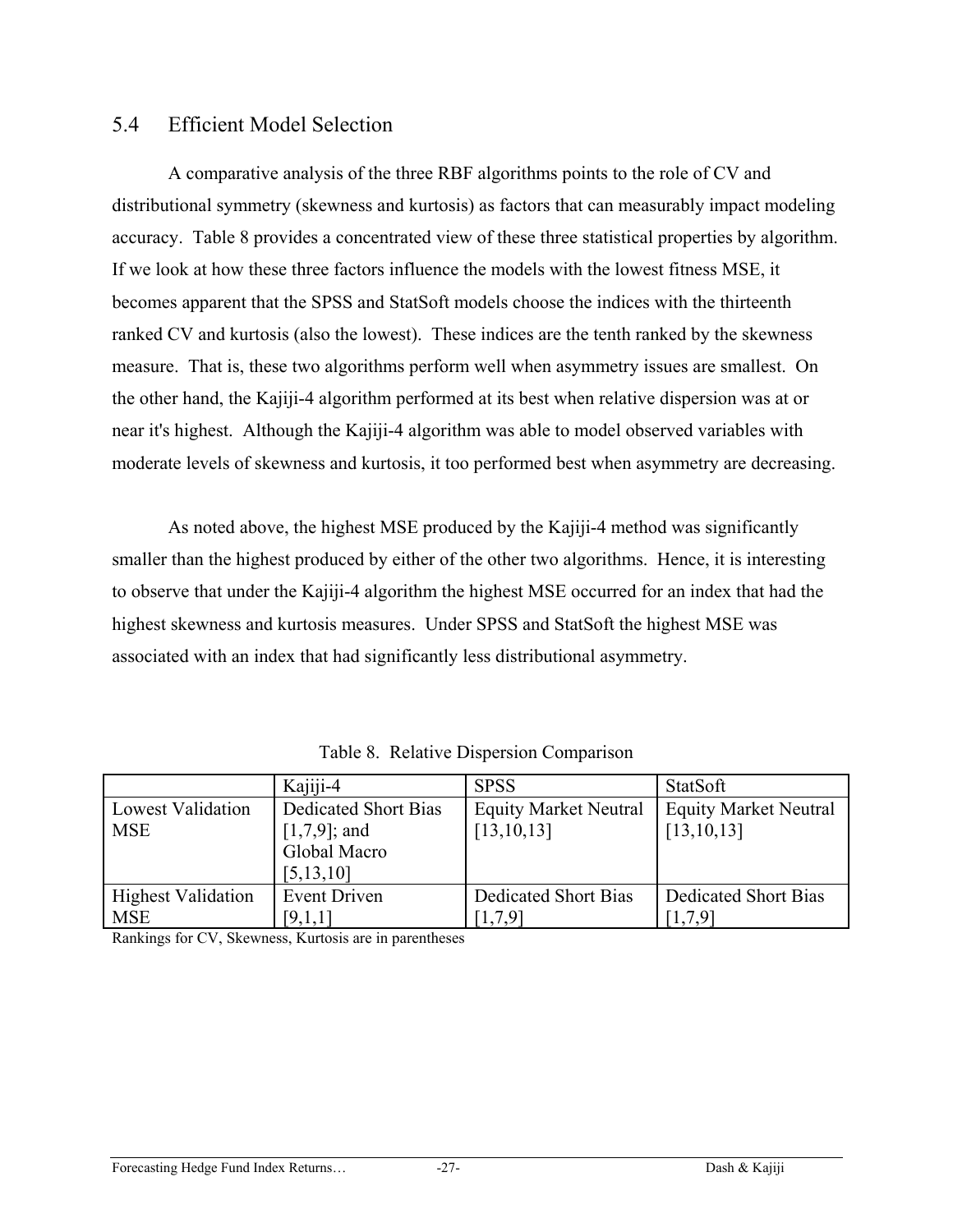### 5.5 Directional Efficiency

Table 9 provides a comparison of directional forecasting accuracy. Results are reported by algorithmic method in order to show which forecast produced the minimum and maximum for each directional error measure. We note that the results generated by application of the Kajiji-4 method are at the theoretical maximum of 0.988 and constant across all tested models. Only the value changes for the Kajiji-4 results under the modified direction measure (all 1.0). Tables 10 and 11 present an augmented comparative analysis of the results achieved by the application of the SPSS and StatSoft algorithms. These tables rank the performance based on the direction measure. What is most obvious is the lack of a ranking consistency. Except for a weak argument to the benefit of the Managed Funds index, there is no overlap in the rankings achieved across the remaining two algorithms. Despite this lack of consistency, it does appear that the StatSoft algorithm maintains an efficiency edge over the SPSS algorithm in directional accuracy.

|               | Kajiji-4       | <b>SPSS</b>                 | StatSoft              |
|---------------|----------------|-----------------------------|-----------------------|
| Min Direction | ALL (0.988)    | <b>Dedicated Short Bias</b> | <b>Managed Funds</b>  |
|               |                | (0.440367)                  | (0.522936)            |
| Max Direction | ALL(0.988)     | Global Macro                | Convertible Arbitrage |
|               |                | (0.678899)                  | (0.853211)            |
| Min Modified  | ALL (1.000000) | <b>Managed Funds</b>        | Fixed Income          |
| Direction     |                | $(-0.013723)$               | Arbitrage (0.041528)  |
| Max Modified  | ALL (1.000000) | Distressed                  | Convertible Arbitrage |
| Direction     |                | (0.525463)                  | (0.586124)            |

Table 9. Summary of Direction and Modified Direction

Computed values in parentheses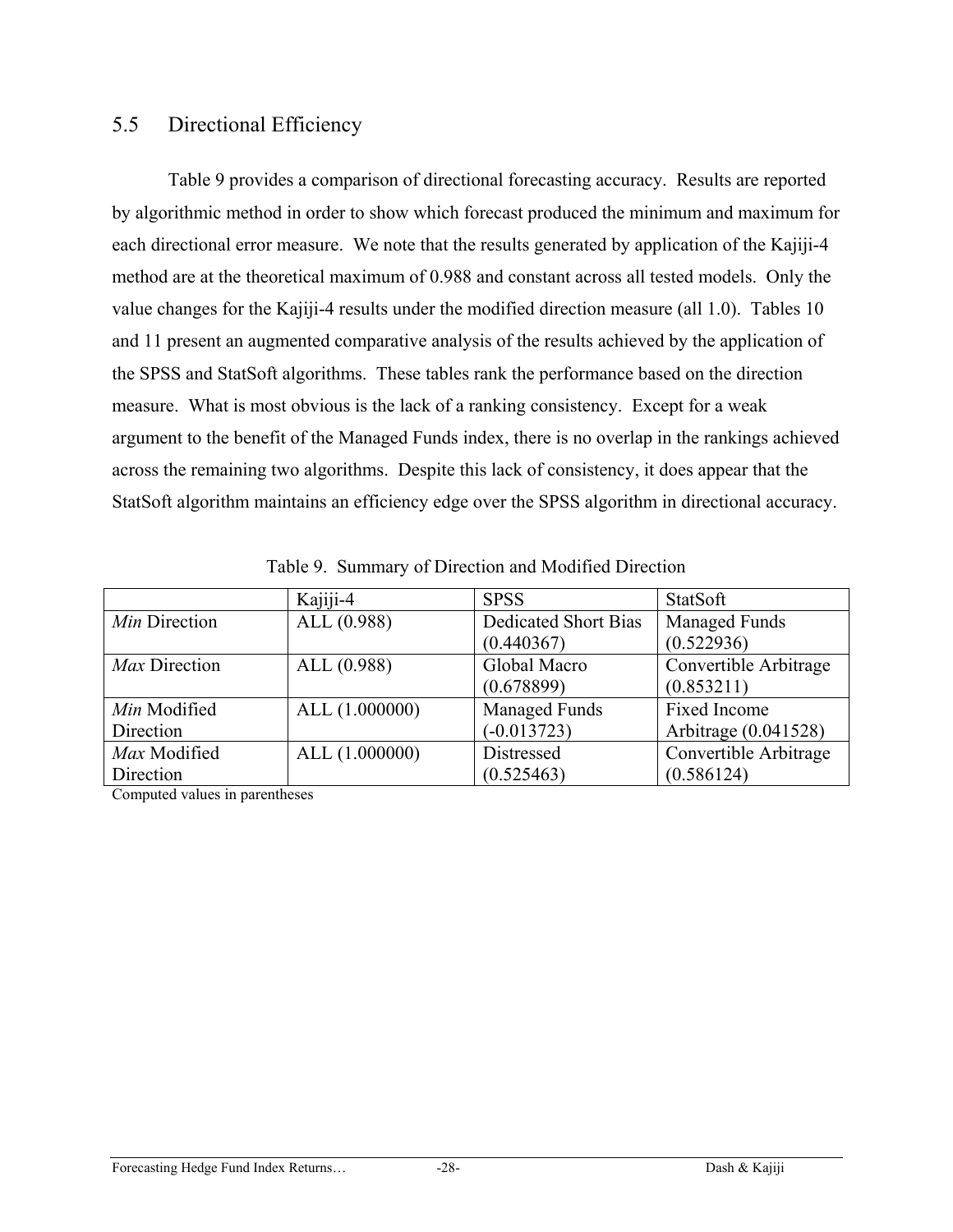|                                   |          |             |                | Direction M Direction Rank Direction Rank M Direction |
|-----------------------------------|----------|-------------|----------------|-------------------------------------------------------|
| Global Macro                      | 0.678899 | 0.449631    |                | 3                                                     |
| Convertible Arbitrage             | 0.669725 | 0.308014    | $\overline{2}$ | 6                                                     |
| <b>Fixed Income Arbitrage</b>     | 0.651376 | 0.486157    | 3              | $\overline{2}$                                        |
| Risk Arbitrage                    | 0.605505 | 0.273533    | 4              | 10                                                    |
| E.D. Multi-Strategy               | 0.59633  | 0.364352    | 5              | 4                                                     |
| <b>Equity Market Neutral</b>      | 0.577982 | 0.327091    | 6              |                                                       |
| Dis-tressed                       | 0.568807 | 0.525463    |                |                                                       |
| <b>Event Driven</b>               | 0.559633 | 0.291165    | 8              | 9                                                     |
| <b>Managed Funds</b>              | 0.541284 | $-0.013723$ | 9              | 13                                                    |
| Long / Short                      | 0.522936 | 0.311213    | 10             | 8                                                     |
| <b>Emerging Markets</b>           | 0.513761 | 0.210284    | 11             | 11                                                    |
| SFB / Tremont Hedge Fund 0.504587 |          | 0.34246     | 12             | $\varsigma$                                           |
| Dedicated Short Bias              | 0.440367 | 0.152098    | 13             | 12                                                    |

Table 10. Rankings of the SPSS Direction / Modified Direction

Table 11. Rankings of the StatSoft Direction / Modified Direction

|                               |         | Direction Modified Direction Rank Direction Rank M. Direction |    |    |
|-------------------------------|---------|---------------------------------------------------------------|----|----|
|                               |         |                                                               |    |    |
| Convertible Arbitrage         | 0.85321 | 0.58612                                                       |    |    |
| <b>Equity Market Neutral</b>  | 0.75229 | 0.05556                                                       | 2  | 12 |
| <b>Event Driven</b>           | 0.74312 | 0.52108                                                       | 3  | 3  |
| Risk Arbitrage                | 0.72477 | 0.28904                                                       | 4  |    |
| <b>Fixed Income Arbitrage</b> | 0.68807 | 0.04153                                                       |    | 13 |
| Distressed                    | 0.6422  | 0.47917                                                       | 6  | 4  |
| <b>Emerging Markets</b>       | 0.6422  | 0.52163                                                       |    | 2  |
| CSFB / Tremont Hedge Fund     | 0.63303 | 0.19008                                                       | 8  | 10 |
| Dedicated Short Bias          | 0.60551 | 0.32448                                                       | 9  | 6  |
| E.D. Multi-Strategy           | 0.60551 | 0.23148                                                       | 10 | 9  |
| Global Macro                  | 0.59633 | 0.06593                                                       | 11 |    |
| Long / Short                  | 0.55963 | 0.41419                                                       | 12 | 5  |
| <b>Managed Funds</b>          | 0.52294 | 0.24208                                                       | 13 | 8  |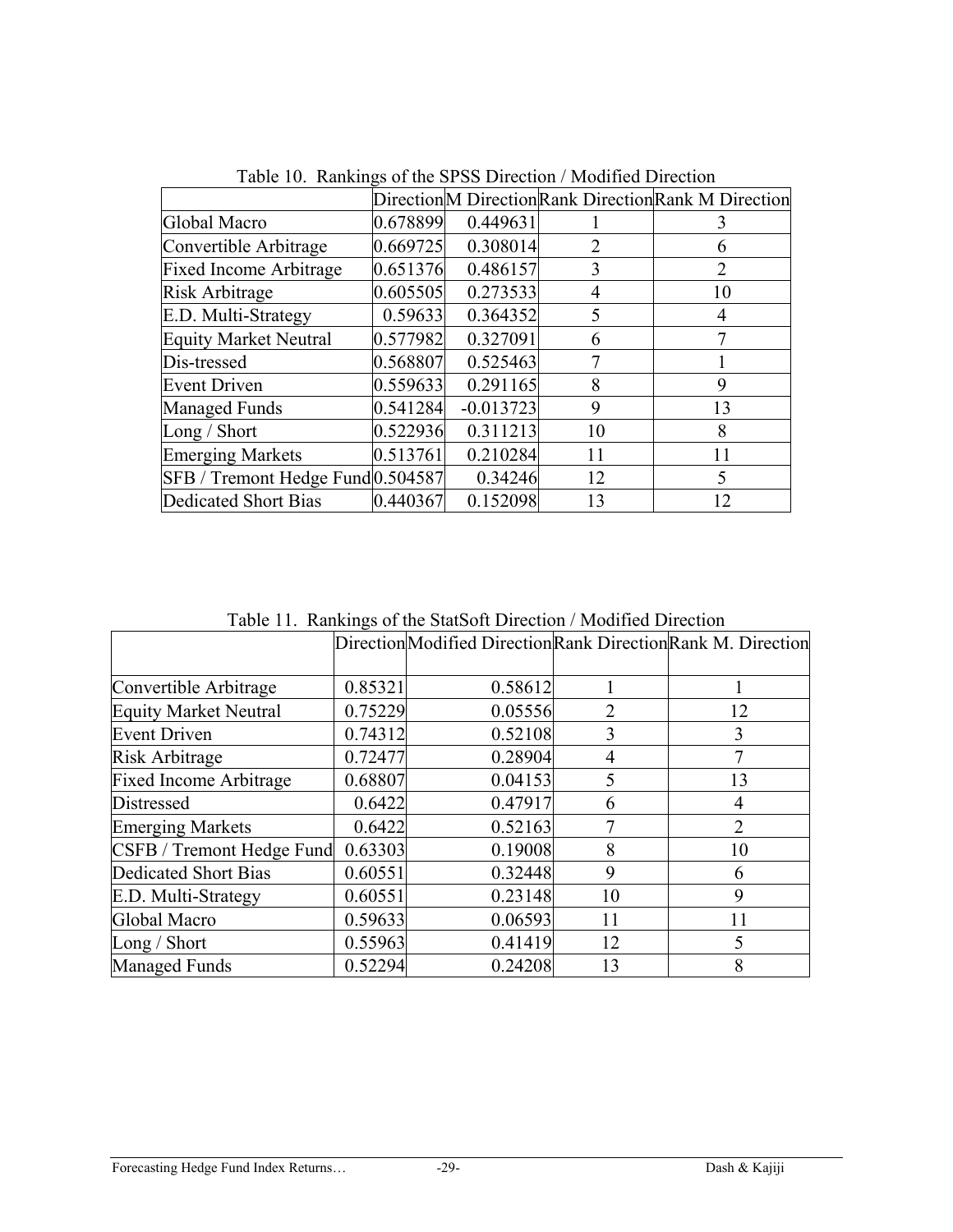#### 5.6 Directional Profit Efficiency

The TDDP measure is a correction weight that is designed to compensate for incorrect directional forecasts by overall magnitude of the movement. The weight is applied to future forecasts generated by the forecasting model. The smaller the weight, the more accurate the training phase of the model. By definition, large weights are indicative of a missed direction, an incorrect magnitude adjustment, or some combination of the two. Table 12 presents the TDDP measures for the three RBF ANN under study here.

The TDDP also provides a new layer of support for the efficiency of the Kajiji-4 algorithm. In profit induced scenarios where it is important to predict the correct turning point of a time series as well as the magnitude by which the time series is expected to move, the Kajiji-4 algorithm requires the least weighted adjustment. An improvement ratio is presented in the last two columns of table 12. This is simply the TDDP of the selected method divided by the TDDP produced by solution of the Kajiji-4 method. Of the seven funds that exhibited asymmetrical return distributions, only one (Emerging Markets) had an improvement ratio over 60. This observation confirms that the while the Kajiji-4 method is more efficient when predicting returns associated with asymmetrical and leptokurtic distributions, the gains are not as great when the distributions exhibit fat-tails and skewness.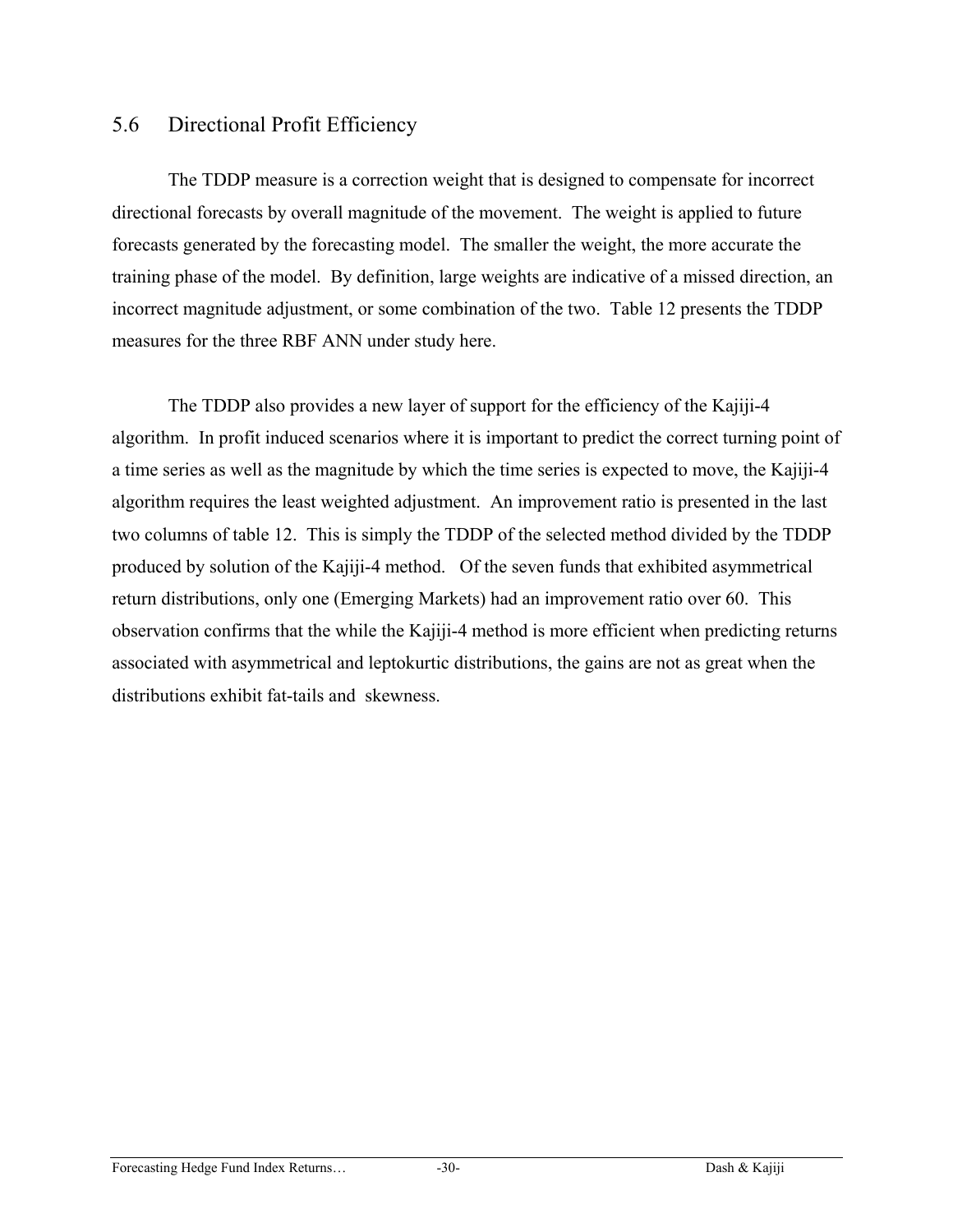|                               | Kajiji-4 SPSS |               |        |       | StatSoft SPSS/Kajiji-4 StatSoft/Kajiji-4 Asymmetrical |   |
|-------------------------------|---------------|---------------|--------|-------|-------------------------------------------------------|---|
| Convertible Arbitrage         |               | 0.00520.8222  | 0.3143 | 158.1 | 60.4                                                  | A |
| <b>Equity Market Neutral</b>  |               | 0.00010.2697  | 0.1067 | 2697  | 1067                                                  |   |
| <b>Event Driven</b>           |               | 0.07180.8478  | 1.1203 | 11.8  | 15.6                                                  | A |
| Risk Arbitrage                |               | 0.02290.4540  | 0.4369 | 19.9  | 19.1                                                  | A |
| <b>Fixed Income Arbitrage</b> |               | 0.03080.1597  | 0.3822 | 5.2   | 12.4                                                  | A |
| Distressed                    |               | 0.13740.6223  | 0.8245 | 4.5   | 6.0                                                   | A |
| <b>Emerging Markets</b>       |               | 0.01145.3780  | 3.0278 | 471.8 | 265.6                                                 | A |
| <b>CSFB</b> / Tremont Hedge   |               | 0.00541.6879  | 1.0963 | 312.6 | 203.0                                                 |   |
| Fund                          |               |               |        |       |                                                       |   |
| Dedicated Short Bias          |               | 0.1418 7.8533 | 6.4969 | 55.4  | 45.8                                                  |   |
| E.D. Multi-Strategy           |               | 0.03611.0244  | 1.1080 | 28.4  | 30.7                                                  | A |
| Global Macro                  |               | 0.00011.7682  | 4.3435 | 17682 | 43425                                                 |   |
| Long / Short                  |               | 0.00873.4983  | 2.1328 | 402.1 | 245.1                                                 |   |
| <b>Managed Futures</b>        |               | 0.08023.5241  | 3.0088 | 43.9  | 37.5                                                  |   |

Table 12. TDDP Measures with Asymmetrical Identification

### 5.7 Post Model Return Residuals

In this section we apply a PCA with Varimax rotation to the post model residual returns. The appointed task of the PCA analysis is to uncover latent common variation. In the absence of any measurable levels of common variation the PCA analysis will return one significant factor (a factor with an eigenvalue of at least 1.0). Specifically, we subject *E* to the PCA procedure, where  $E = \{ HFI - f(S_1...S_k) \}$ .

The results of this application are presented in table 13. As with the earlier factor analytic presentation, we replace factor loadings below the absolute value of 0.40 with a period. Additionally, only those factors with eigenvalues of 1.0 or higher are retained for display purposes. Two factors are reported in the table. Factor 2 is differentiated from factor 1 by the asymmetry characteristics of the hedge fund indices. For the skewness dimension, only the Emerging Markets index has a negative skewness above -3.0. Similarly, for the kurtosis dimension (with the same exception for the Emerging Markets index) each index that loads on factor 2 has a kurtosis measure that exceeds 14.0. The factor analytic results provide additional support for the MSE directional analysis that produced observed differences in model efficiency based on the existence of asymmetry in the observed hedge fund returns.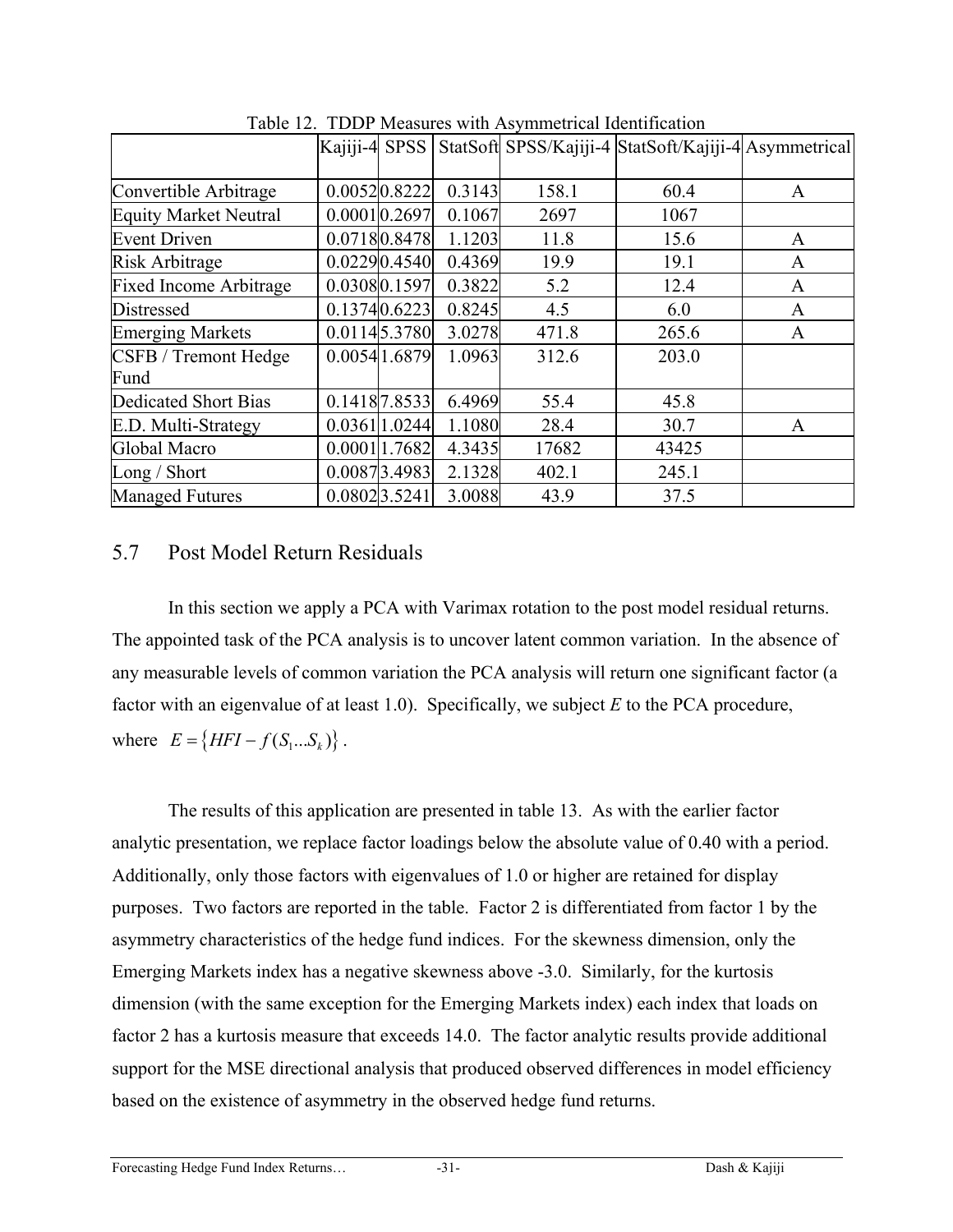| Fund Name                     | Factor 1  | Factor 2  | Row $%$ |
|-------------------------------|-----------|-----------|---------|
| Global Macro                  | 0.9625    |           | 96.73%  |
| <b>Managed Funds</b>          | 0.9509    |           | 94.38%  |
| SFT/Tremont Hedge Fund        | 0.9197    |           | 88.71%  |
| Distressed                    | 0.8138    |           | 67.95%  |
| <b>Dedicated Short Bias</b>   | 0.8037    |           | 67.97%  |
| <b>Equity Market Neutral</b>  | $-0.7893$ |           | 63.69%  |
| Long/Short                    | $-0.7252$ |           | 53.55%  |
| Risk Arbitrage                | $-0.6540$ |           | 45.39%  |
| <b>Fixed Income Arbitrage</b> | $-0.5113$ | $-0.5972$ | 61.81%  |
| <b>Emerging Markets</b>       |           | 0.7347    | 68.48%  |
| <b>Event Driven</b>           |           | $-0.9171$ | 93.40%  |
| E.D. Multi-Strategy           |           | 0.8562    | 78.47%  |
| Convertible Arbitrage         |           | 0.6195    | 38.70%  |
| Eigenvalue                    | 6.1157    | 3.0765    |         |
| Percent of Variance Explained | 47.04%    | 70.71%    |         |

Table 13. Varimax Solution of After Model Residuals

#### 6. Summary and Conclusions

The results reported by the comparative model experiment presented in this paper lend support to earlier findings that it is possible to model accurately hedge fund returns. However, the research findings contradict the conclusions offered by Leung that classification methods are more accurate than return-level methods under ANN examination. Instead, the Kajiji-4 RBF algorithm surfaced as the dominant ANN when tested against well-known competing RBF designs. This paper also established a role for developing efficient predictor variables under the monthly time-scale. The factor score method proved it was capable of producing a new reduced set of predictors that effectively examined all variability except that associated with skewness and kurtosis. Controlling for these two dimensions is an obvious extension for future research.

The Kajij-4 method has proven robust in modeling and prediction of hourly and daily high-frequency financial time-series involving hundreds to thousands of observations. This research has documented the effectiveness of the method on low frequency, but volatile, monthly data. In a manner that is consistent with emerging stylized facts regarding effective modeling for return-level prediction, the Kajiji-4 algorithm is a weighty contender for consideration.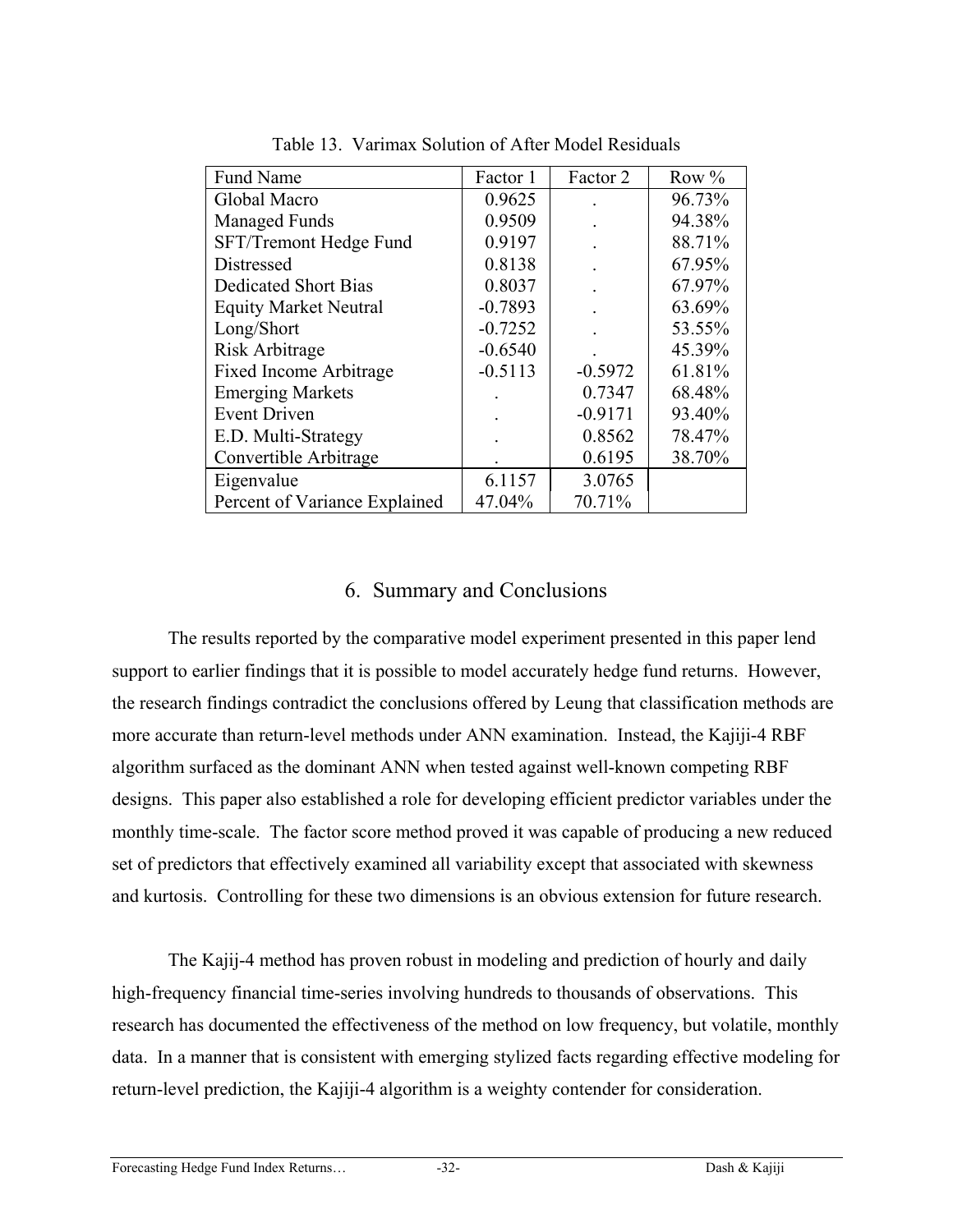#### REFERENCES

\_\_\_\_\_\_\_ 2001, 'SPSS Version 10.0', SPSS, Inc., Chicago, IL.

\_\_\_\_\_\_\_ 2001, 'STATISTICA', Statsoft, Inc, Tulsa, OK.

- Amenc, N., Bied, S. E. & Martellini, L. 2002, *Evidence of Predictability in Hedge Fund Returns and Multi-Style Multi-Class Tactical Style Allocation Decisions*, Marshall School of Business, Working Paper No: 02-5.
- Balci, O. 2001, 'A Methodology for Certification of Modeling and Simulation Applications', *ACM Transactions on Programming Languages and Systems,* vol. 11, no. 4, pp. 352-377.
- Barberis, N. 2000, 'Investing for the Long Run when Returns are Predictable', *Journal of Finance,* vol. 55, pp. 225-264.
- Bollerslev, T. 1986, 'Generalized Autoregressive Conditional Heteroskedasticity', *Journal of Econometrics,* vol. 31, pp. 307-327.
- Castiglione, F. & Bernaschi, M. 2001, *Market Fluctuations: Simulation and Forecasting*, Available: [\[http://www.zpr.uni](http://www.zpr.uni-koeln.de/~filippo/WEB_IAC/econophysics/econophysics.html)[koeln.de/~filippo/WEB\\_IAC/econophysics/econophysics.html\]](http://www.zpr.uni-koeln.de/~filippo/WEB_IAC/econophysics/econophysics.html) (Jan 31, 2003).
- Chib, S., Nardari, F. & Shephard, N. 2001, *Analysis of High Dimensional Multivariate Stochastic Volatility Models*, Washington University, St. Louis, Working Paper.
- Crouse, R. H., Jin, C. & Hanumara, R. C. 1995, 'Unbiased Ridge Estimation with Prior Information and Ridge Trace', *Communication in Statistics,* vol. 24, no. 9, pp. 2341-2354.
- Dash, G. & Kajiji, N. 2002, 'Modeling FX Volatility: A Comparative Analysis of the RBF Neural Network Topology', in *9th International Conference on Forecasting Financial Markets*, London, England.
- Dash, G. H., Hanumara, C. & Kajiji, N. 2003, 'Neural Network Architectures for Modeling FX Futures Options Volatility', in *Annual Meetings of the Northeast Decision Sciences Institute*, Providence, Rhode Island.
- Debray, S., Evans, W., Muth, R. & de Sutter, B. 2000, 'Compiler Techniques for Code Compaction', *ACM Transactions on Programming Languages and Systems,* vol. 22, no. 2, pp. 378-415.
- Dyba, T. 2000, 'An Instrument for Measuring the Key Factors of Success in Software Process Improvement', *Emiprical Software Engineering,* vol. 5, no. 4, pp. 357-390.
- Fama, E. & French, K. 1989, 'Business Conditions and Expected Returns on Stocks and Bonds', *Journal of Financial Economics,* vol. 25, pp. 23-49.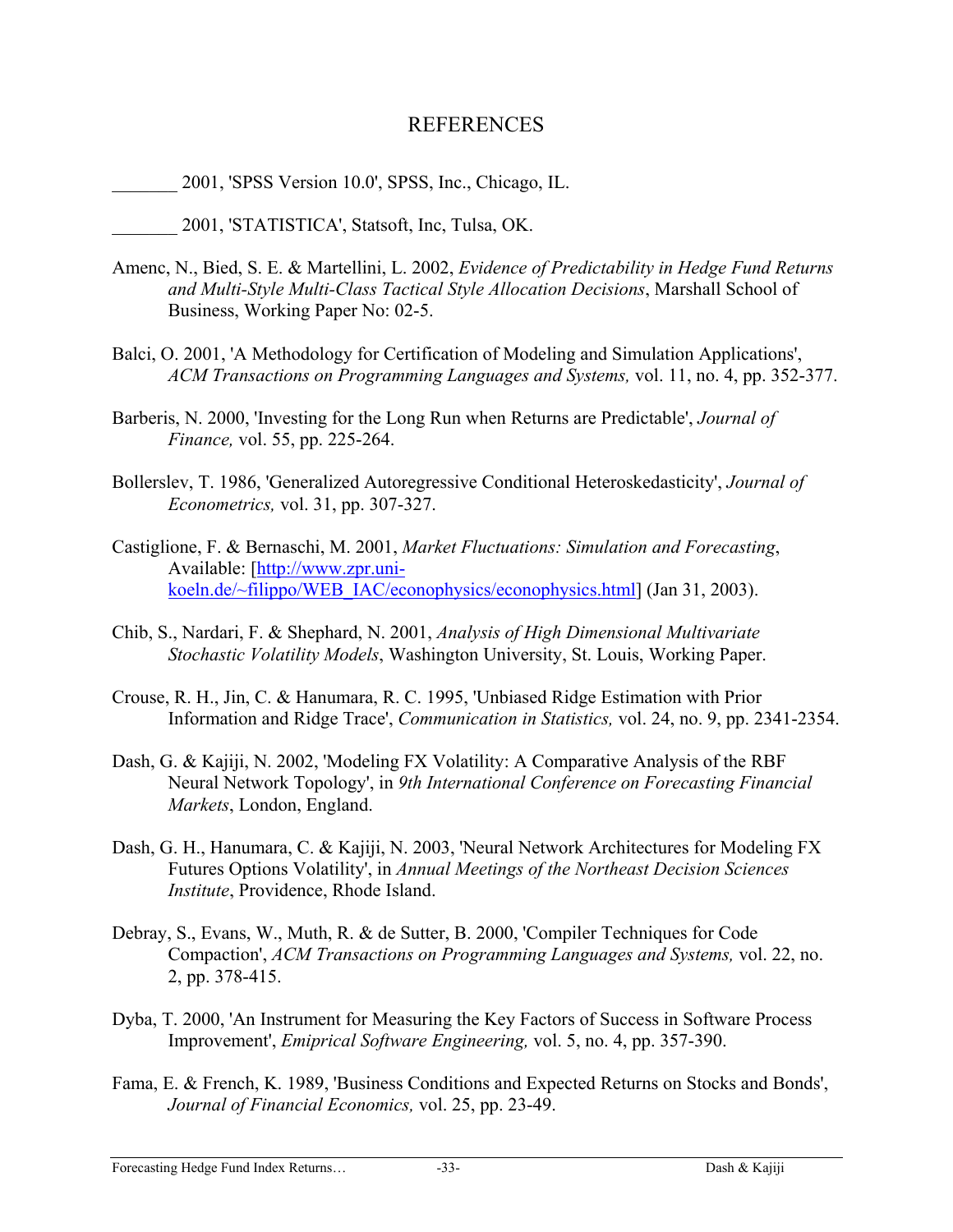- Ferson, W. & Harvey, C. 1991, 'Sources of Predictability in Portfolio Returns', *Financial Analysts Journal,* vol. May / June, pp. 49-56.
- Fraser, C. W. & Wendt, A. L. 1986, 'Integrating Code Generation and Optimization', *SIGPLAN Notices,* vol. 21, no. 7, pp. 242-248.
- Fung, W. & Hsieh, D. 1999, 'Is Mean-Variance Analysis Applicable to Hedge Funds?' *Economic Letters,* vol. 62, pp. 53-58.
- Han, Y. 2002, *The Economic Value of Volatility Modeling: Assest Allocation with a High Dimensional Dynamic Latent Factor Multivariate Stochastic Volatility Model*, Washington University, St.Louis, MO, Working Paper.
- Hanson, D. B. 1983, 'Simple Code Optimization', *Software-Practice and Experience,* vol. 13, no. 8, pp. 745-763.
- Harasty, H. & Roulet, J. 2000, 'Modeling Stock Market Returns -- An Error Correction Model', *Journal of Portfolio Management,* vol. Winter, pp. 33-46.
- Harvey, C. R., Travers, K. E. & Costa, M. J. 2002, 'Forecasting Emerging Market Returns Using Neural Networks', *Emerging Markets Quarterly,* vol. Summer, pp. 1-12.
- Hemmerle, W. J. 1975, 'An Explicit Solution for Generalized Ridge Regression', *Technometrics,* vol. 17, no. 3, pp. 309-314.
- Hoerl, A. E. & Kennard, R. W. 1970, 'Ridge Regression: Biased Estimation for Nonorthogonal Problems.' *Technometrics,* vol. 12, no. 3, pp. 55-67.
- Kajiji, N. 2001, *Adaptation of Alternative Closed Form Regularization Parameters with Prior Information to the Radial Basis Function Neural Network for High Frequency Financial Time Series*, Neural Networks, statistics, and time series, University of Rhode Island.
- Kat & Lu 2002, *An Excursion into the Statistical Properties of the Hedge Fund Returns*, Alternative Investment Research Center, London, UK, Working Paper.
- Keim, D. & Stambaugh, R. 1986, 'Predicting Returns in the Stock and Bond Markets', *Journal of Financial Economics,* vol. 17, pp. 357-424.
- Leung, M., Daouk, H. & Chen, A. 2000, 'Forecasting Stock Indices: A Comparison of Classification and Level Estimation Models', *International Journal of Forecasting,* vol. 16, pp. 173-190.
- Lhabitant, F.-S. & Learned, M. July 2002, *Hedge Fund Diversification: How Much is Enough?*, FAME: International Center for Financial Asset Management and Engineering, Geneva, Switzerland, Research Paper No: 52.